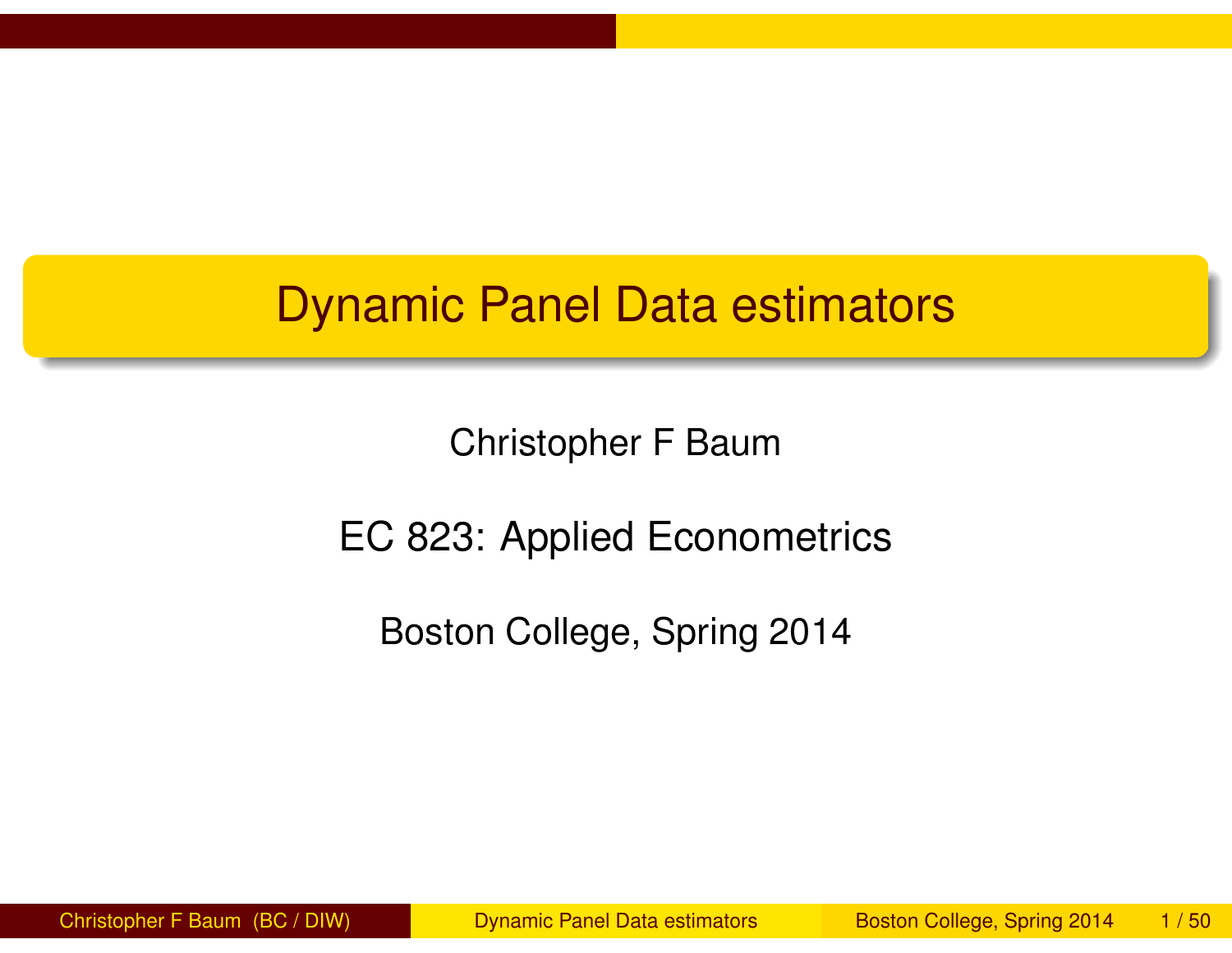# **Dynamic panel data estimators**

In the context of panel data, we usually must deal with unobserved heterogeneity by applying the within (demeaning) transformation, as in one-way fixed effects models, or by taking first differences if the second dimension of the panel is a proper time series.

<span id="page-1-0"></span>The a[bility of fi](#page-1-0)rst differencing to remove unobserved heterogeneity also underlies the family of estimators that have been developed for dynamic panel data (DPD) models. These models contain one or more lagged dependent variables, allowing for the modeling of a partial adjustment mechanism.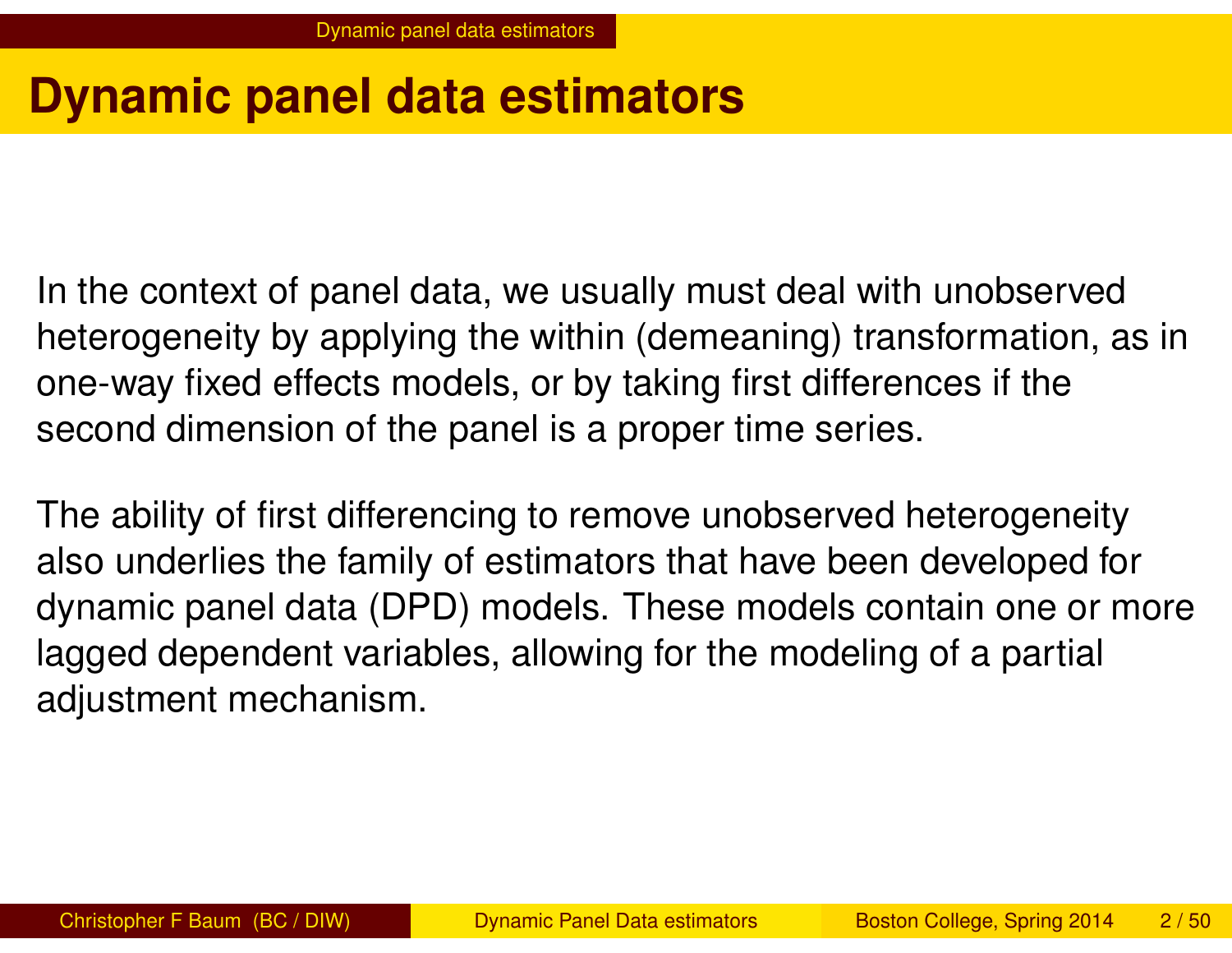# **Nickell bias**

A serious difficulty arises with the one-way fixed effects model in the context of a *dynamic panel data* (DPD) model particularly in the "small *T*, large *N*" context. As Nickell (*Econometrica*, 1981) shows, this arises because the demeaning process which subtracts the individual's mean value of *y* and each *X* from the respective variable creates a correlation between regressor and error.

<span id="page-2-0"></span>The m[ean of the la](#page-2-0)gged dependent variable contains observations 0 through  $(T - 1)$  on y, and the mean error—which is being conceptually subtracted from each  $\epsilon_{it}$ —contains contemporaneous values of  $\epsilon$  for *t* = 1 . . . *T*. The resulting correlation creates a bias in the estimate of the coefficient of the lagged dependent variable which is not mitigated by increasing *N*, the number of individual units.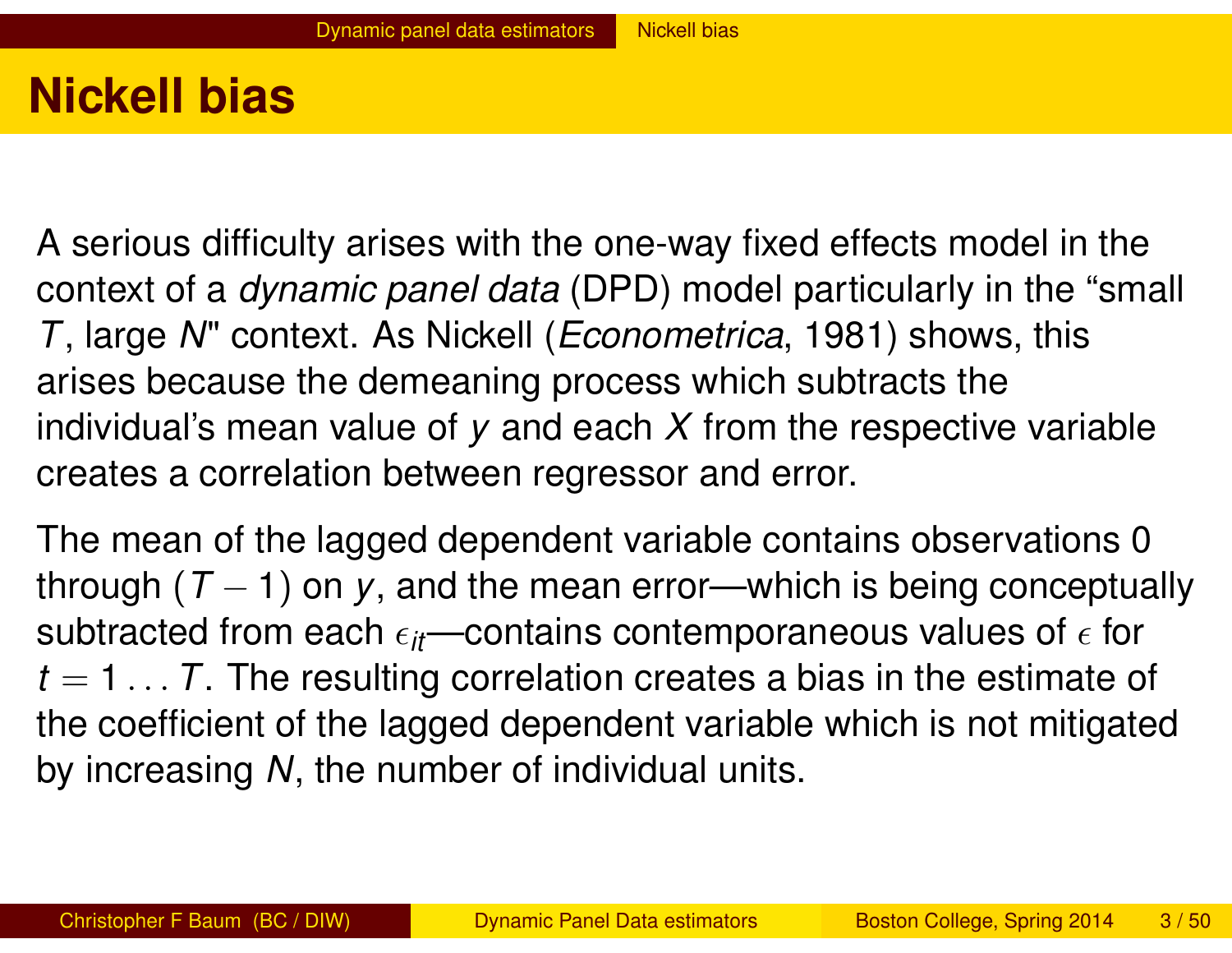The demeaning operation creates a regressor which *cannot* be distributed independently of the error term. Nickell demonstrates that the inconsistency of  $\hat{\rho}$  as  $N \to \infty$  is of order  $1/T$ , which may be quite sizable in a "small T" context. If  $\rho > 0$ , the bias is invariably negative, so that the persistence of *y* will be underestimated.

<span id="page-3-0"></span>For reasonably large values of *T*, the limit of  $(\hat{\rho} - \rho)$  as  $N \to \infty$  will be approximately  $-(1 + \rho)/(T - 1)$ : a sizable value, even if  $T = 10$ . With  $\rho = 0.5$ , [the](#page-3-0) [bias](#page-3-0) [w](#page-3-0)ill be -0.167, or about 1/3 of the true value. The inclusion of additional regressors does not remove this bias. Indeed, if the regressors are correlated with the lagged dependent variable to some degree, their coefficients may be seriously biased as well.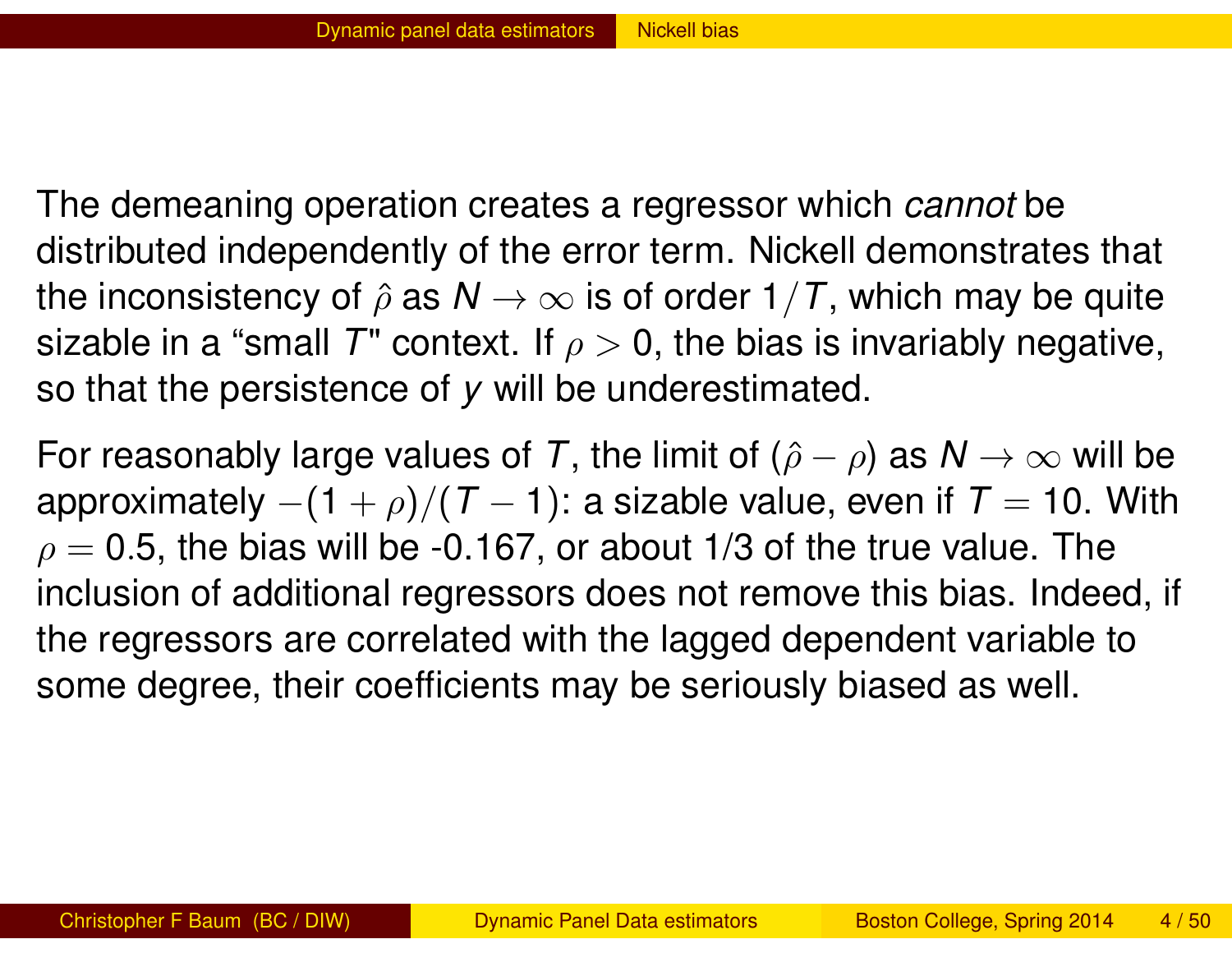Note also that this bias is not caused by an autocorrelated error process  $\epsilon$ . The bias arises even if the error process is *i.i.d.* If the error process is autocorrelated, the problem is even more severe given the difficulty of deriving a consistent estimate of the *AR* parameters in that context.

<span id="page-4-0"></span>The same problem affects the one-way random effects model. The *u<sup>i</sup>* error [component en](#page-4-0)ters every value of *yit* by assumption, so that the lagged dependent variable *cannot* be independent of the composite error process.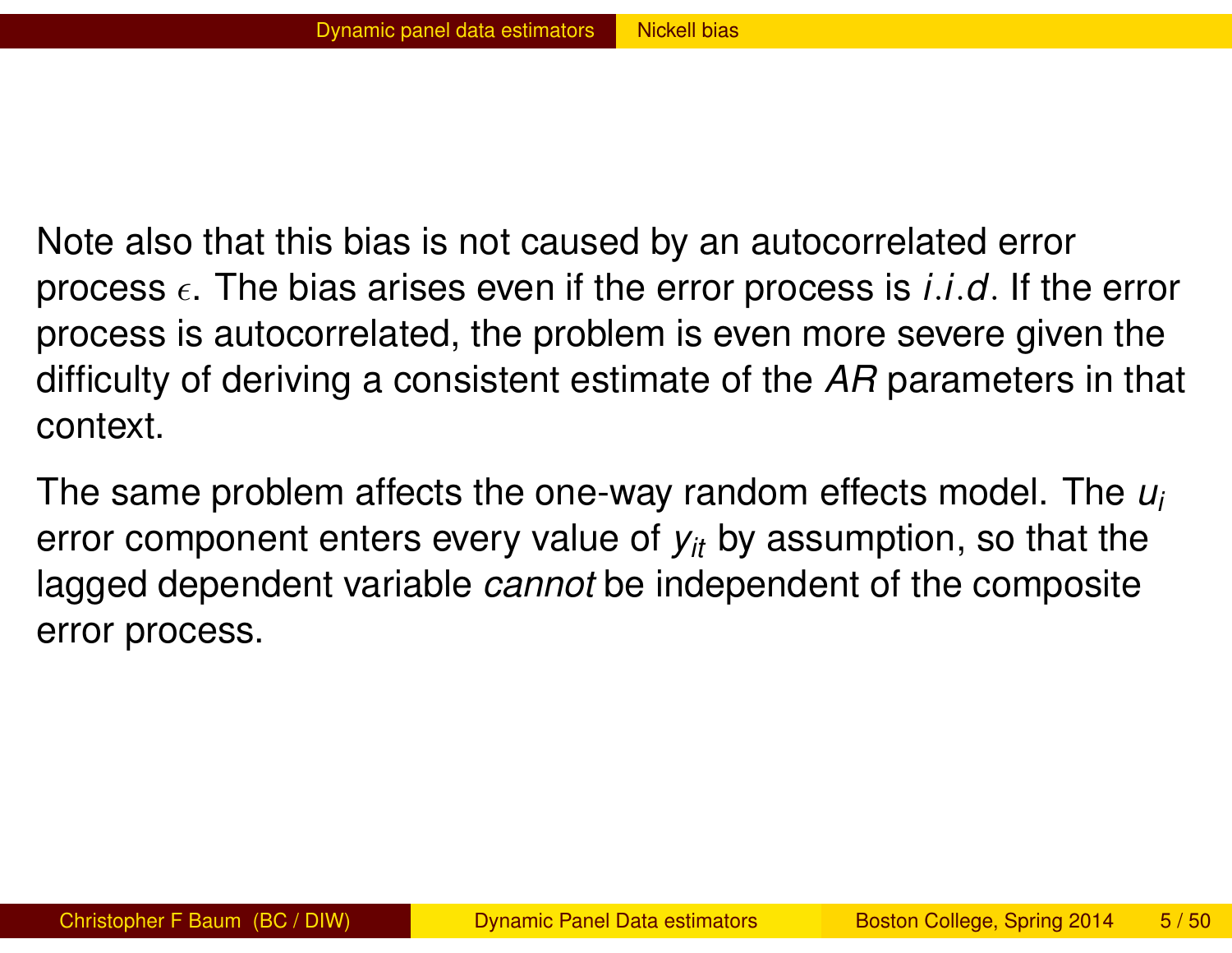One solution to this problem involves taking first differences of the original model. Consider a model containing a lagged dependent variable and a single regressor *X*:

$$
y_{it} = \beta_1 + \rho y_{i,t-1} + X_{it}\beta_2 + u_i + \epsilon_{it}
$$
 (1)

The first difference transformation removes both the constant term and the individual effect:

$$
\Delta y_{it} = \rho \Delta y_{i,t-1} + \Delta X_{it} \beta_2 + \Delta \epsilon_{it}
$$
 (2)

There is still correlation between the differenced lagged dependent variable and the disturbance process (which is now a first-order moving average process, or *MA*(1)): the former contains *yi*,*t*−<sup>1</sup> and the latter contains  $\epsilon_{i,t-1}$ .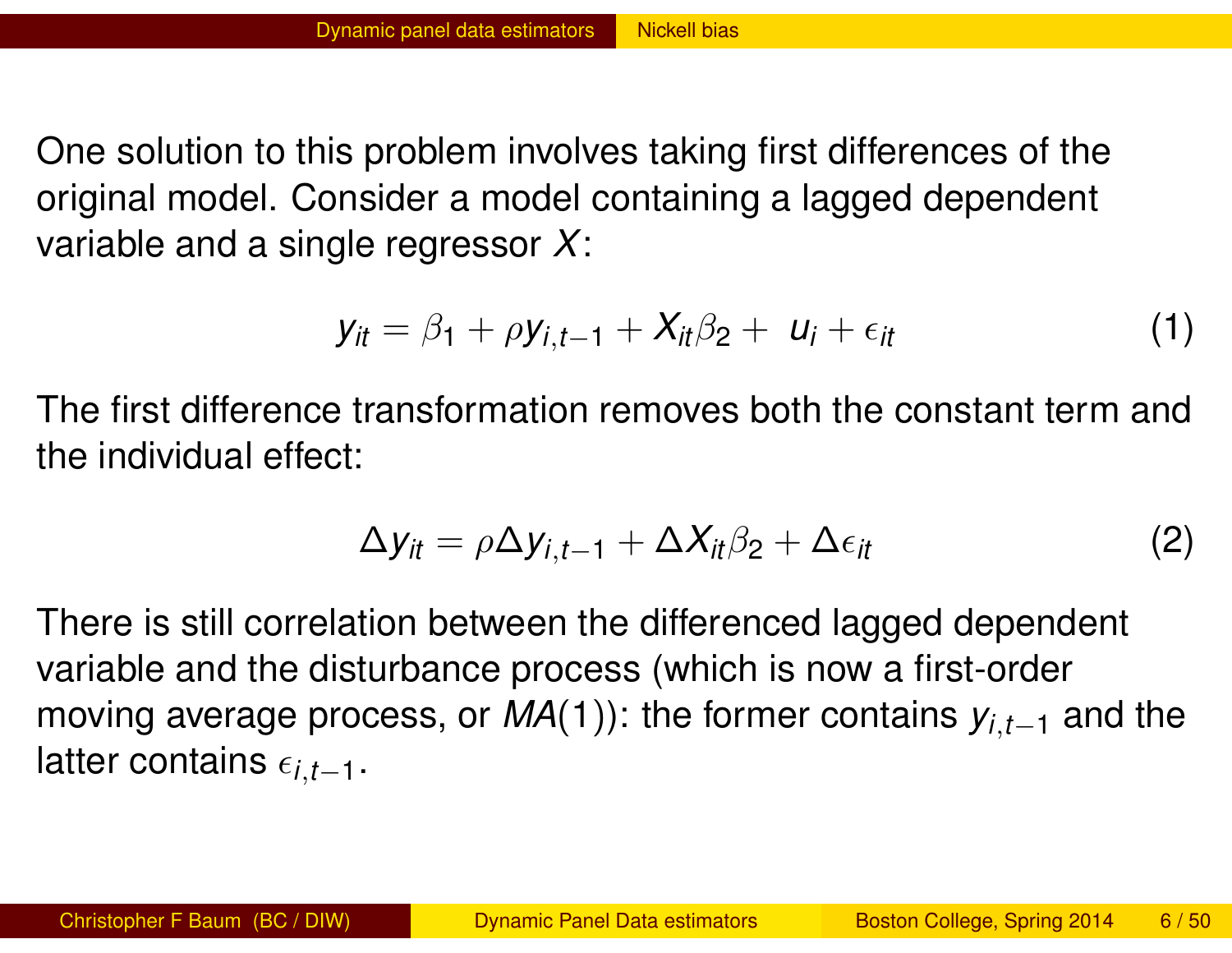But with the individual fixed effects swept out, a straightforward instrumental variables estimator is available. We may construct instruments for the lagged dependent variable from the second and third lags of y, either in the form of differences or lagged levels. If  $\epsilon$  is *i*.*i*.*d*., those lags of *y* will be highly correlated with the lagged dependent variable (and its difference) but uncorrelated with the composite error process.

Even if we had reason to believe that  $\epsilon$  might be following an  $AR(1)$ proce[ss,](#page-6-0) [we](#page-6-0) [could](#page-6-0) still follow this strategy, "backing off" one period and using the third and fourth lags of *y* (presuming that the timeseries for each unit is long enough to do so).

<span id="page-6-0"></span>This approach is the Anderson–Hsiao (AH) estimator implemented by the Stata command xtivreg, fd.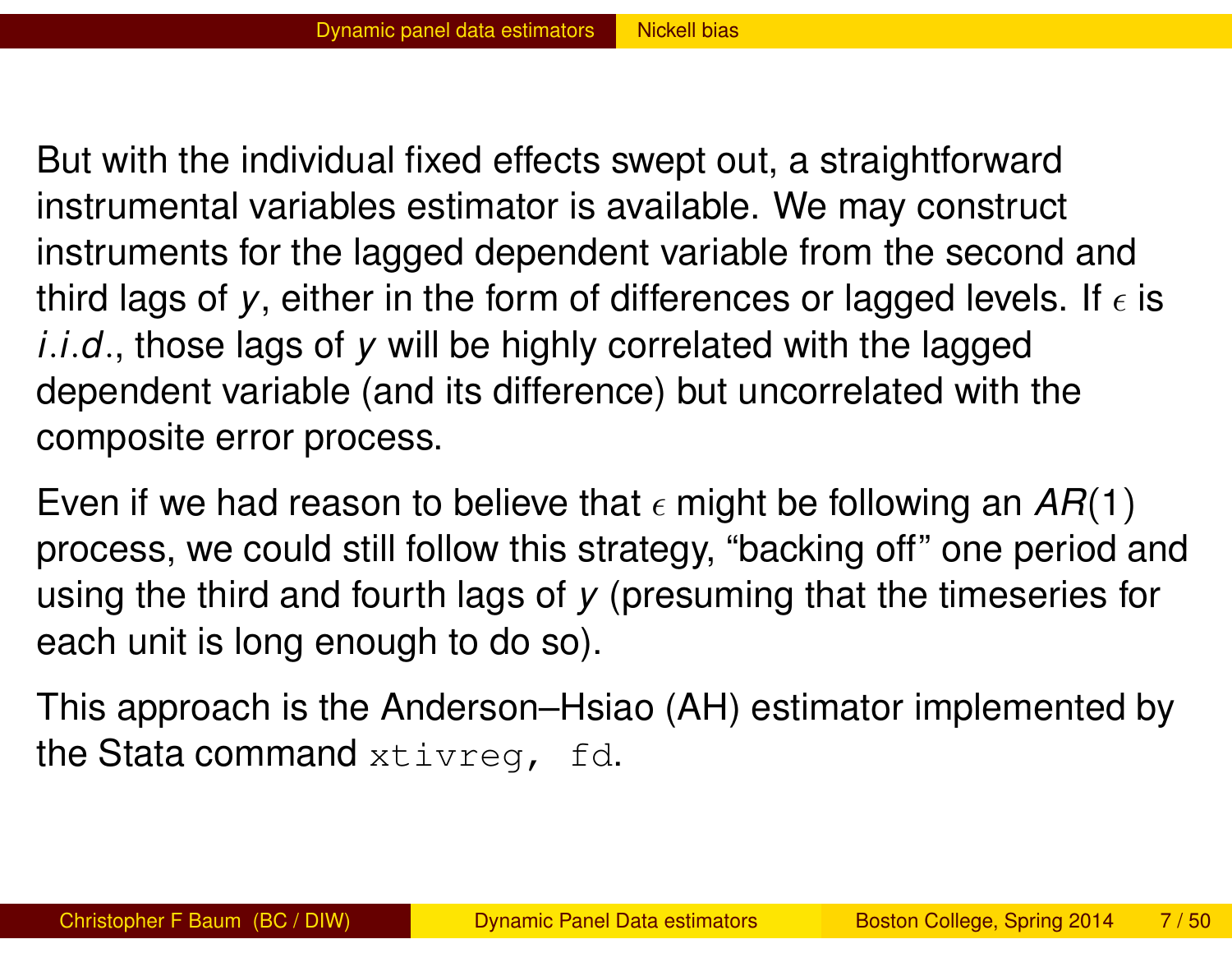### **The DPD approach**

<span id="page-7-0"></span>The *DPD* (Dynamic Panel Data) approach is usually considered the work of Arellano and Bond (AB) (*Rev. Ec. Stud.*, 1991), but they in fact popularized the work of Holtz-Eakin, Newey and Rosen (*Econometrica*, 1988). It is based on the notion that the instrumental variab[les approach n](#page-7-0)oted above does not exploit all of the information available in the sample. By doing so in a Generalized Method of Moments (GMM) context, we may construct more efficient estimates of the dynamic panel data model.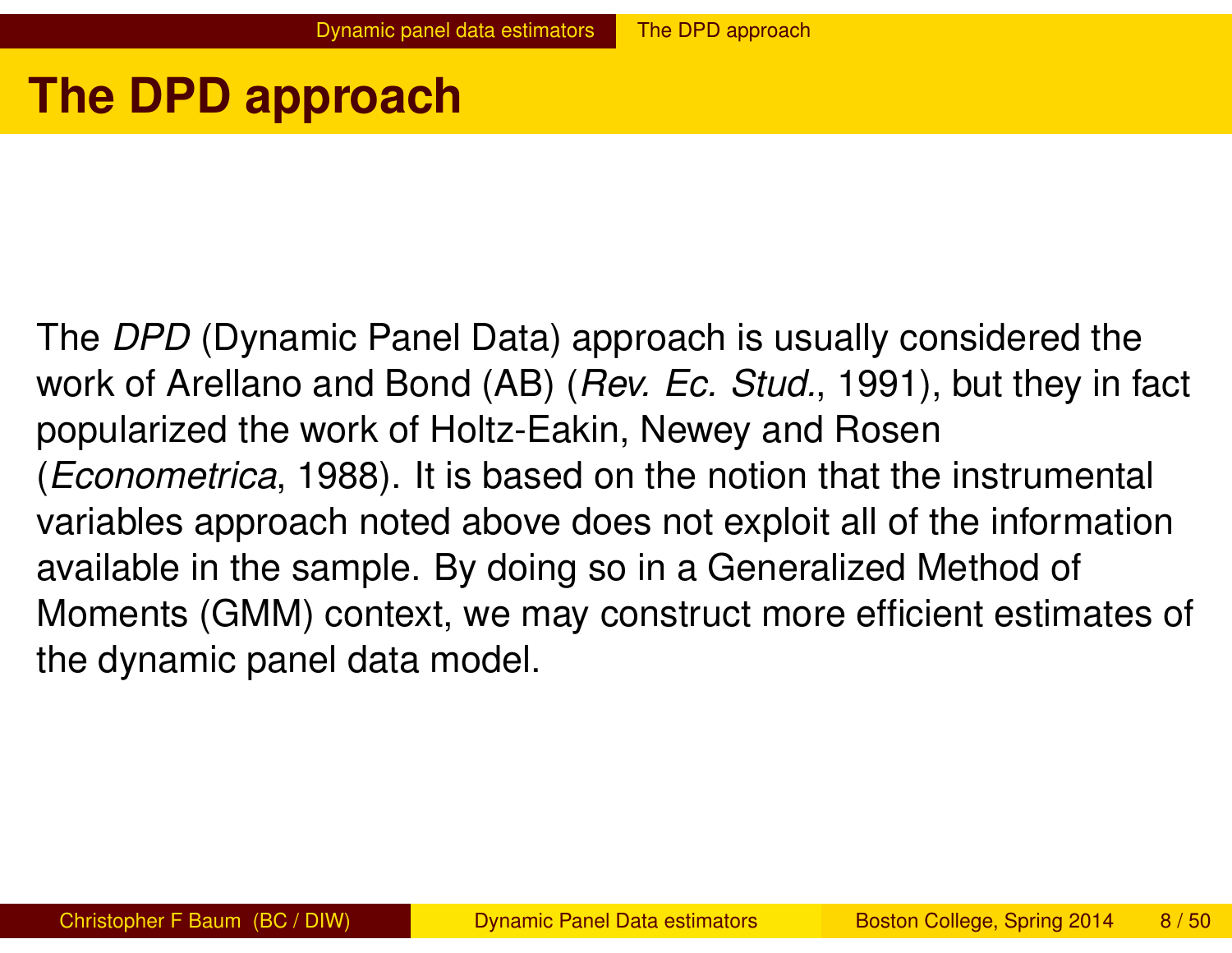Arellano and Bond argue that the Anderson–Hsiao estimator, while consistent, fails to take all of the potential orthogonality conditions into account. A key aspect of the AB strategy, echoing that of AH, is the assumption that the necessary instruments are 'internal': that is, based on lagged values of the instrumented variable(s). The estimators allow the inclusion of external instruments as well.

Consider the equations

$$
y_{it} = X_{it}\beta_1 + W_{it}\beta_2 + v_{it}
$$
  
\n
$$
v_{it} = u_i + \epsilon_{it}
$$
 (3)

where *Xit* includes strictly exogenous regressors, *Wit* are predetermined regressors (which may include lags of *y*) and endogenous regressors, all of which may be correlated with *u<sup>i</sup>* , the unobserved individual effect. First-differencing the equation removes the *u<sup>i</sup>* and its associated omitted-variable bias.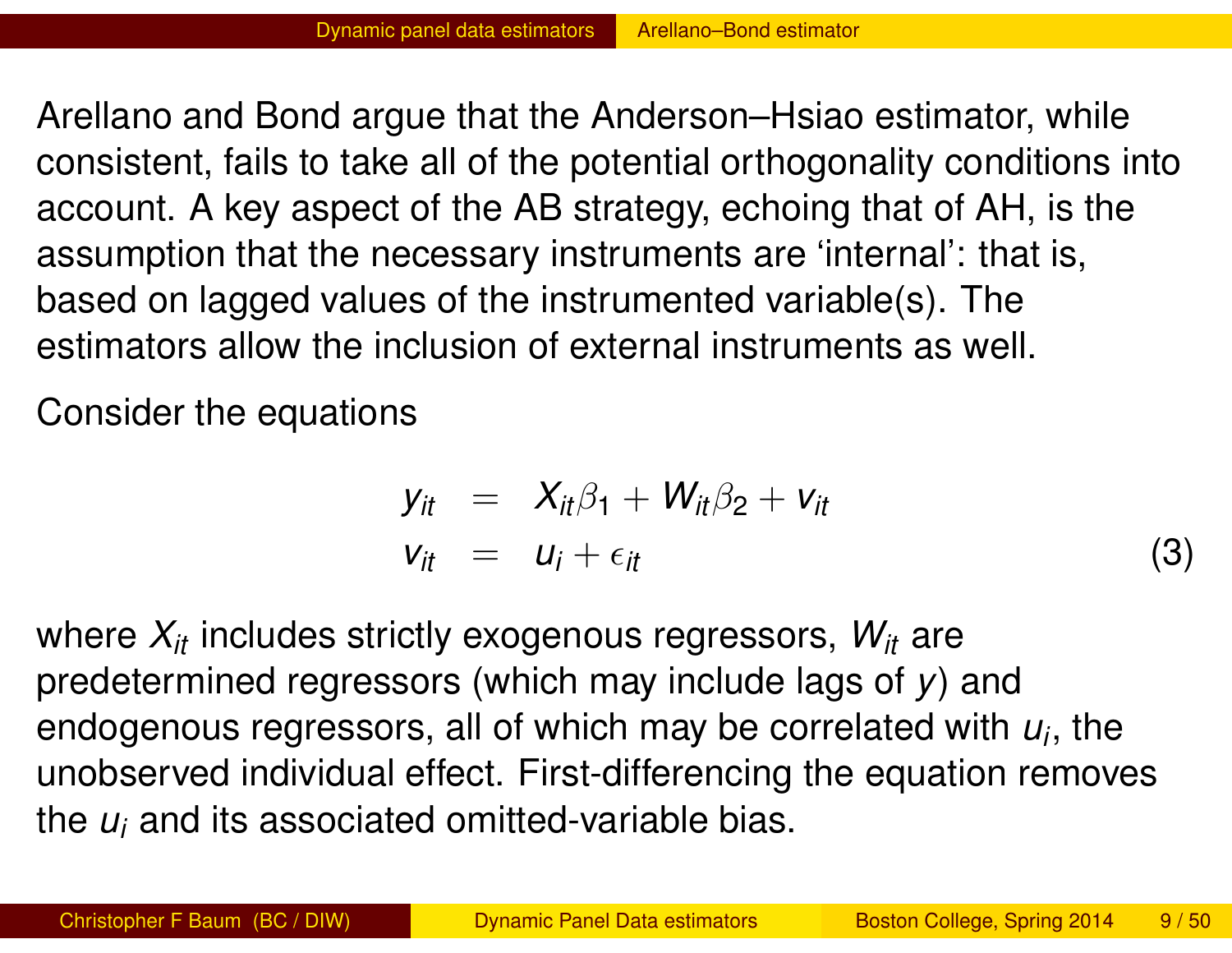The AB approach, and its extension to the 'System GMM' context, is an estimator designed for situations with:

- 'small *T*, large *N*' panels: few time periods and many individual units
- a linear functional relationship
- one left-hand variable that is dynamic, depending on its own past realisations
- ri[ght-hand](#page-9-0) [variabl](#page-9-0)es that are not strictly exogenous: correlated with past and possibly current realisations of the error
- fixed individual effects, implying unobserved heterogeneity
- <span id="page-9-0"></span>heteroskedasticity and autocorrelation within individual units' errors, but not across them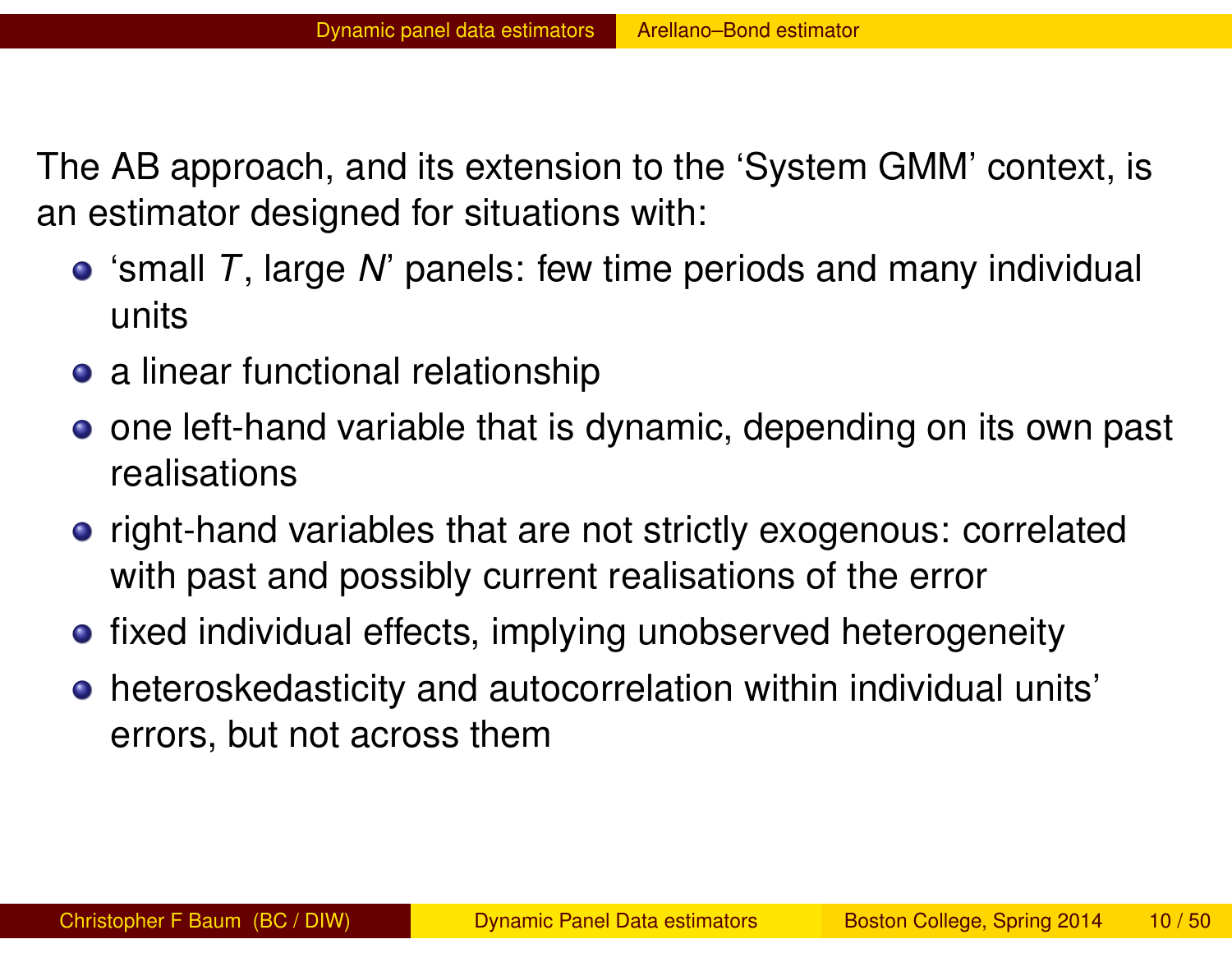The Arellano–Bond estimator sets up a generalized method of moments (*GMM*) problem in which the model is specified as a system of equations, one per time period, where the instruments applicable to each equation differ (for instance, in later time periods, additional lagged values of the instruments are available).

<span id="page-10-0"></span>This estimator is available in Stata as xtabond. A more general version, allowing for autocorrelated errors, is available as  $xtdpd$ . An excell[ent alternative to](#page-10-0) Stata's built-in commands is David Roodman's xtabond2, available from SSC (findit xtabond2). It is very well documented in his paper, included in your materials. The xtabond2 routine provides several additional features—such as the orthogonal deviations transformation discussed below—not available in official Stata's commands.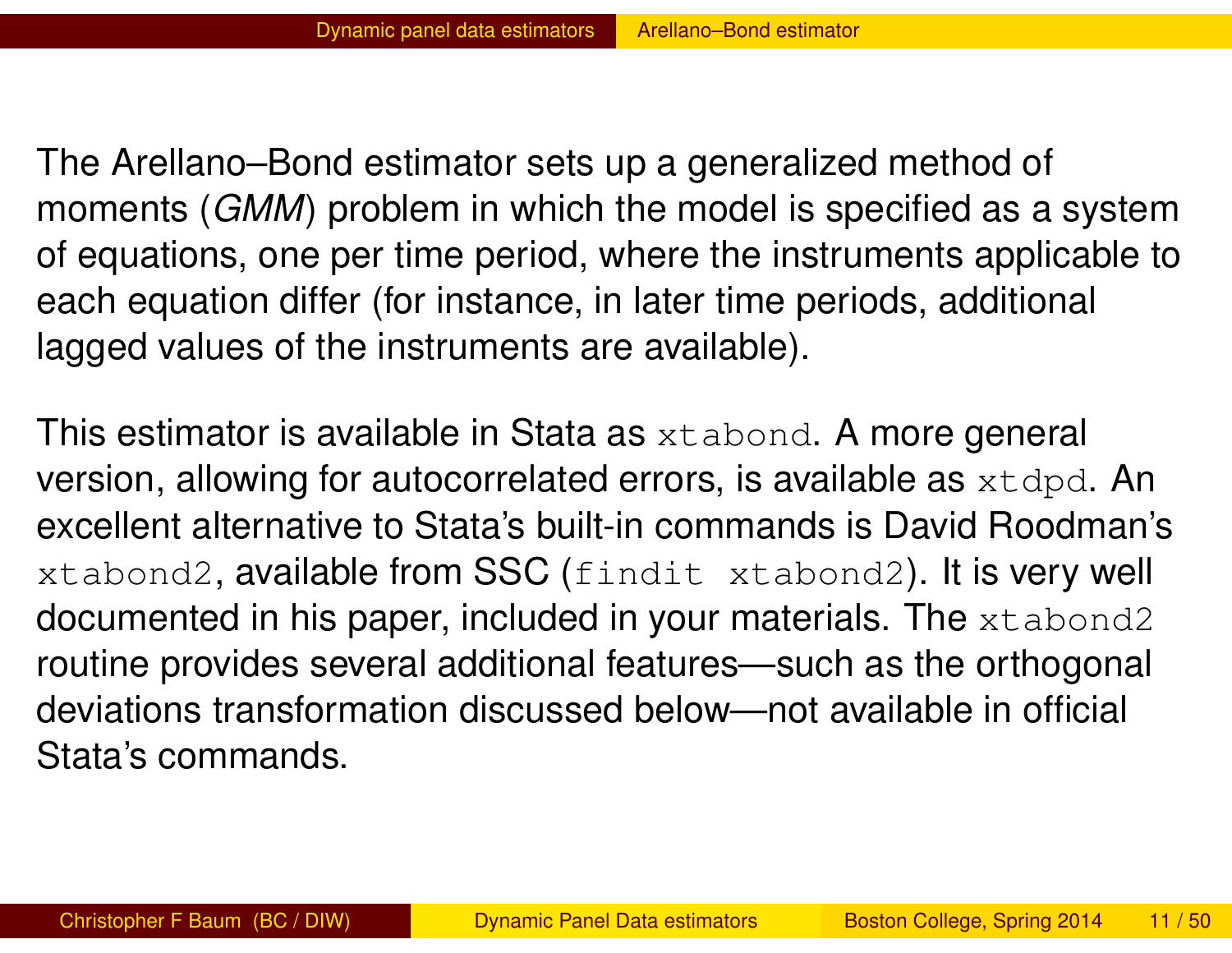# **Constructing the instrument matrix**

In standard 2SLS, including the Anderson–Hsiao approach, the twice-lagged level appears in the instrument matrix as

$$
\mathbf{Z}_i = \left(\begin{array}{c} \cdot \\ y_{i,1} \\ \vdots \\ y_{i,T-2} \end{array}\right)
$$

where the first row corresponds to  $t = 2$ , given that the first observation is lost in applying the FD transformation. The missing value in the instrument for  $t = 2$  causes that observation for each panel unit to be removed from the estimation.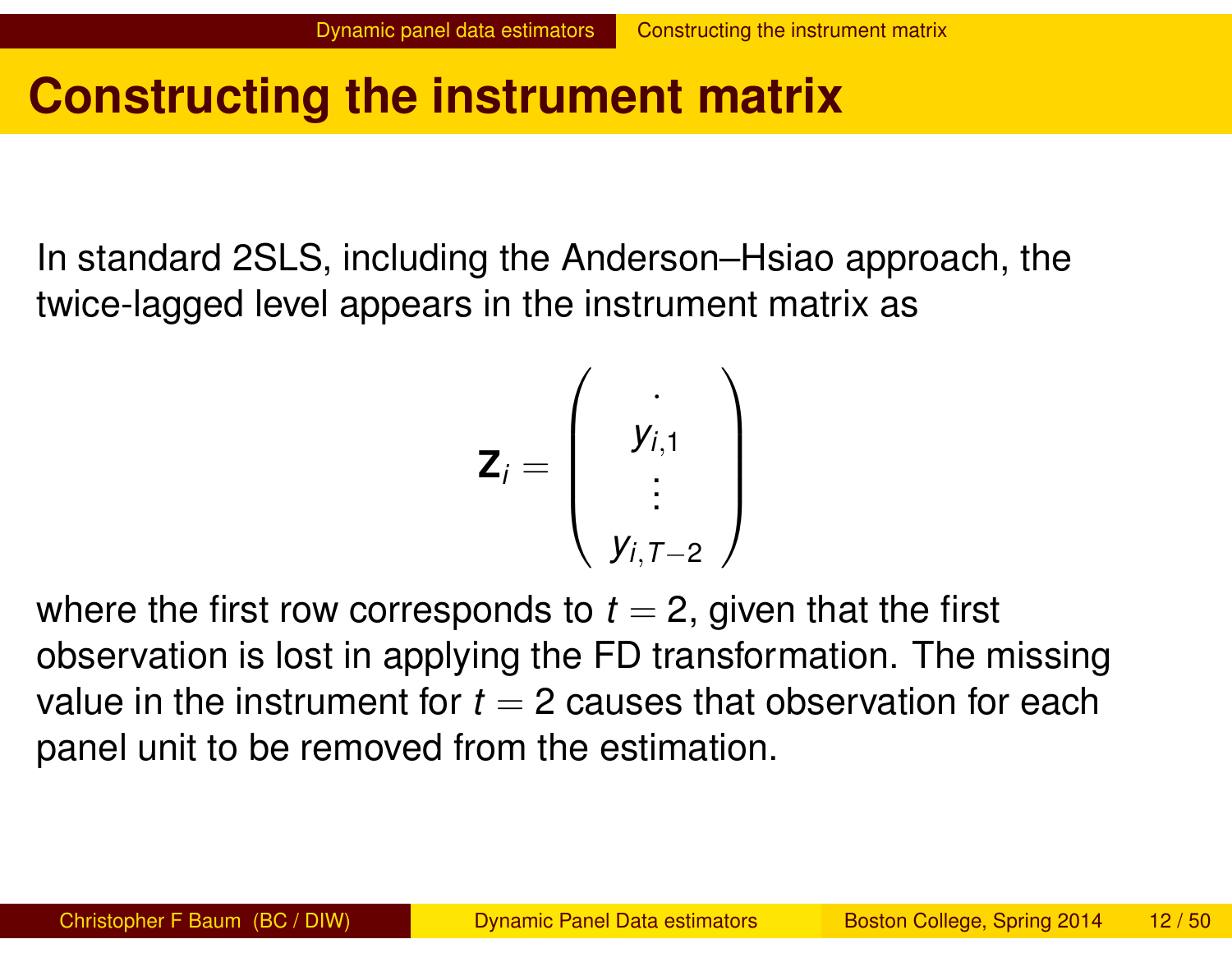If we also included the thrice-lagged level *yt*−<sup>3</sup> as a second instrument in the Anderson–Hsiao approach, we would lose another observation per panel:

$$
\mathbf{Z}_{i} = \left(\begin{array}{ccc} \cdot & \cdot & \cdot \\ y_{i,1} & \cdot & \cdot \\ y_{i,2} & y_{i,1} \\ \vdots & \vdots & \cdot \\ y_{i,T-2} & y_{i,T-3} \end{array}\right)
$$

so that the first observation available for the regression is that dated  $t = 4$ .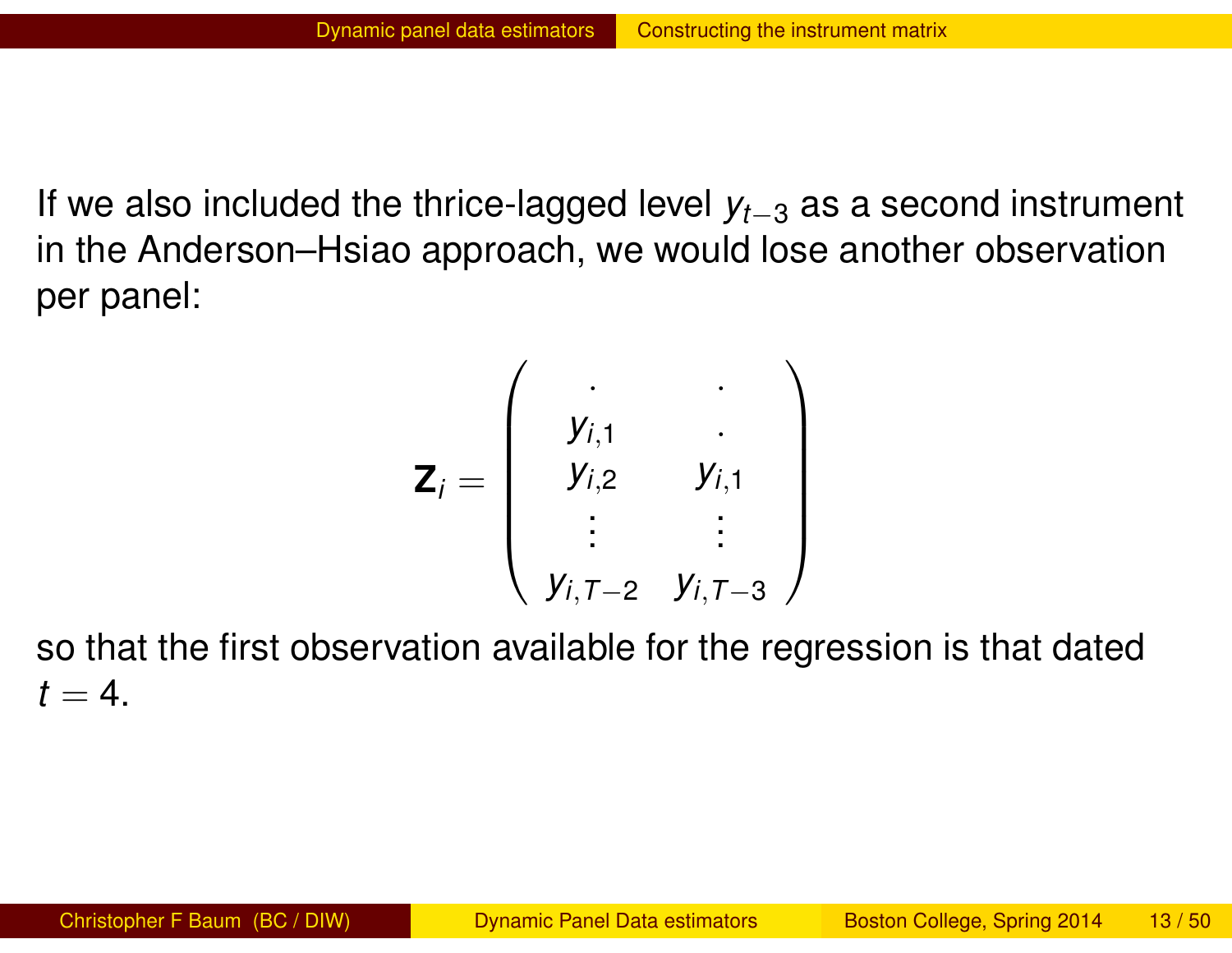To avoid this loss of degrees of freedom, Holtz-Eakin et al. construct a set of instruments from the second lag of *y*, one instrument pertaining to each time period:

$$
\mathbf{Z}_{i} = \left(\begin{array}{cccc} 0 & 0 & \dots & 0 \\ y_{i,1} & 0 & \dots & 0 \\ 0 & y_{i,2} & \dots & 0 \\ \vdots & \vdots & \ddots & \vdots \\ 0 & 0 & \dots & y_{i,T-2} \end{array}\right)
$$

<span id="page-13-0"></span>The in[clusion](#page-13-0) [of](#page-13-0) [zeros](#page-13-0) [in](#page-13-0) place of missing values prevents the loss of additional degrees of freedom, in that all observations dated  $t = 2$  and later can now be included in the regression. Although the inclusion of zeros might seem arbitrary, the columns of the resulting instrument matrix will be orthogonal to the transformed errors. The resulting moment conditions correspond to an expectation we believe should hold:  $E(y_{i,t-2} \epsilon_{it}^*) = 0$ , where  $\epsilon^*$  refers to the FD-transformed errors.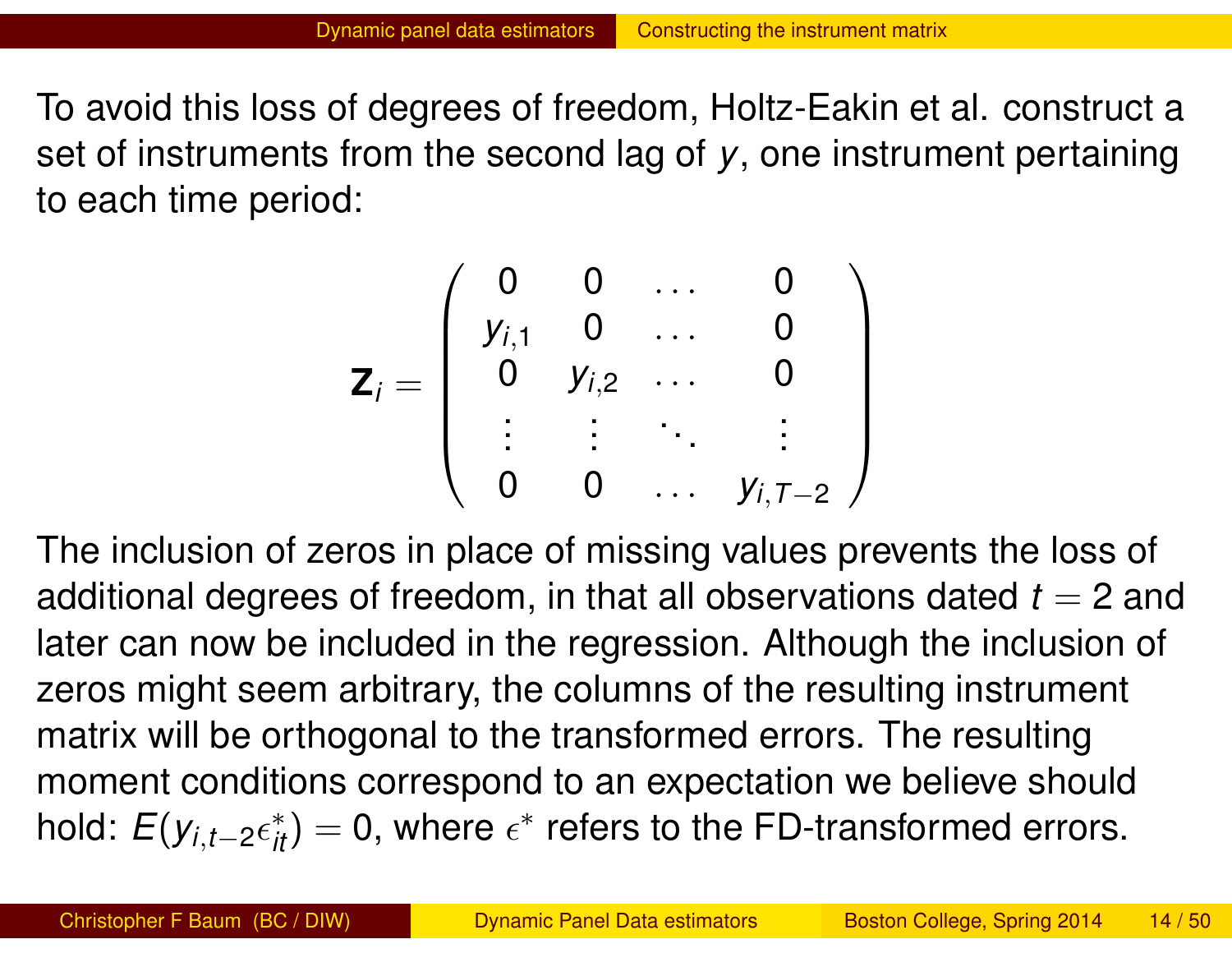It would also be valid to 'collapse' the columns of this **Z** matrix into a single column, which embodies the same expectation, but conveys less information as it will only produce a single moment condition. In this context, the collapsed instrument set will be the same implied by standard IV, with a zero replacing the missing value in the first usable observation:

$$
\mathbf{Z}_i = \left(\begin{array}{c}0\\y_{i,1}\\ \vdots\\y_{i,T-2}\end{array}\right)
$$

This is specified in Roodman's xtabond2 software by giving the collapse option.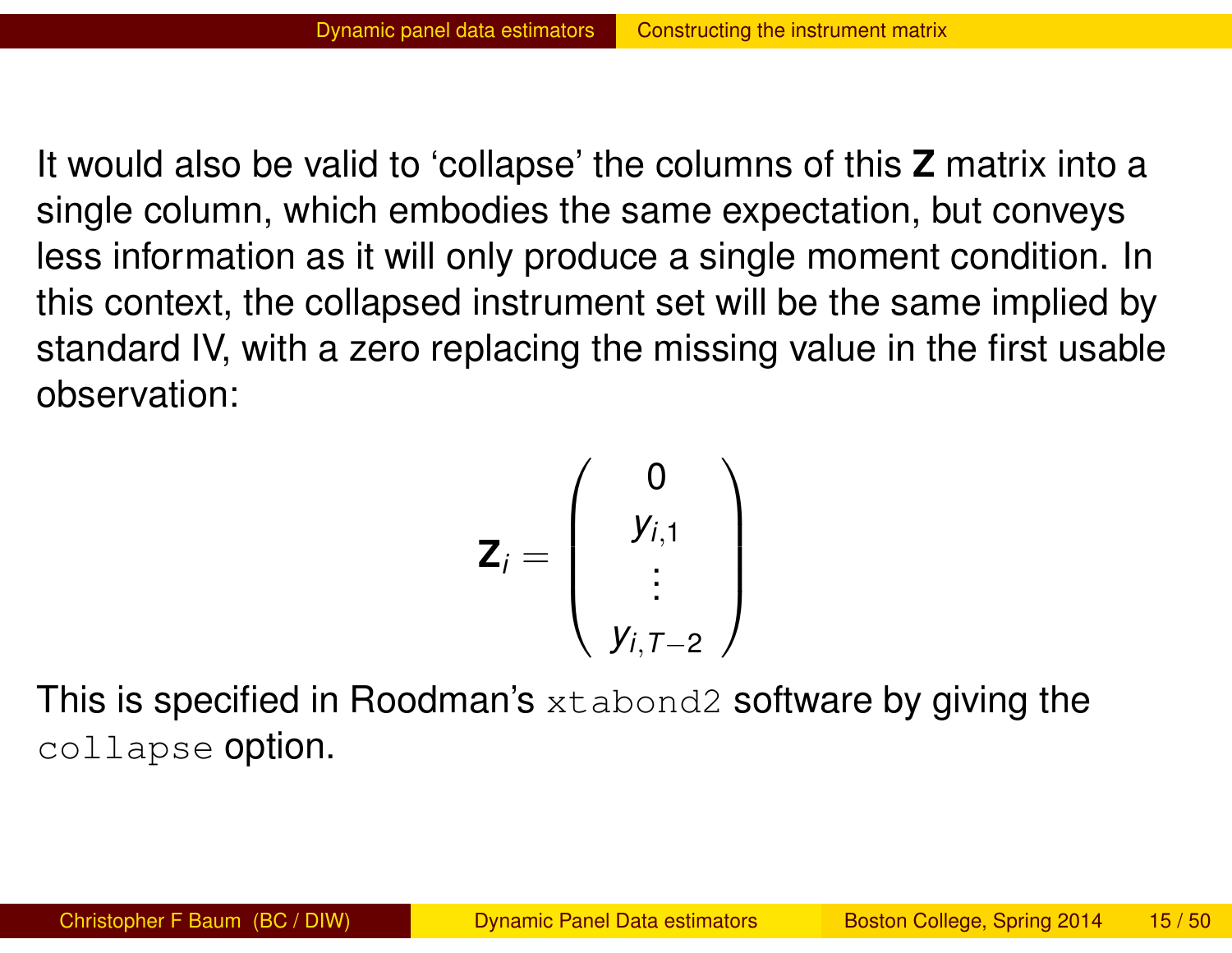Given this solution to the tradeoff between lag length and sample length, we can now adopt Holtz-Eakin et al.'s suggestion and include *all* available lags of the untransformed variables as instruments. For endogenous variables, lags 2 and higher are available. For predetermined variables that are not strictly exogenous, lag 1 is also valid, as its value is only correlated with errors dated  $t - 2$  or earlier.

Using all available instruments gives rise to an instrument matrix such as

<span id="page-15-0"></span>
$$
\mathbf{Z}_{i} = \left(\begin{array}{ccccc} 0 & 0 & 0 & 0 & 0 & 0 & \dots \\ y_{i,1} & 0 & 0 & 0 & 0 & 0 & \dots \\ 0 & y_{i,2} & y_{i,1} & 0 & 0 & 0 & \dots \\ 0 & 0 & 0 & y_{i,3} & y_{i,2} & y_{i,1} & \dots \\ \vdots & \vdots & \vdots & \vdots & \vdots & \vdots & \vdots \end{array}\right)
$$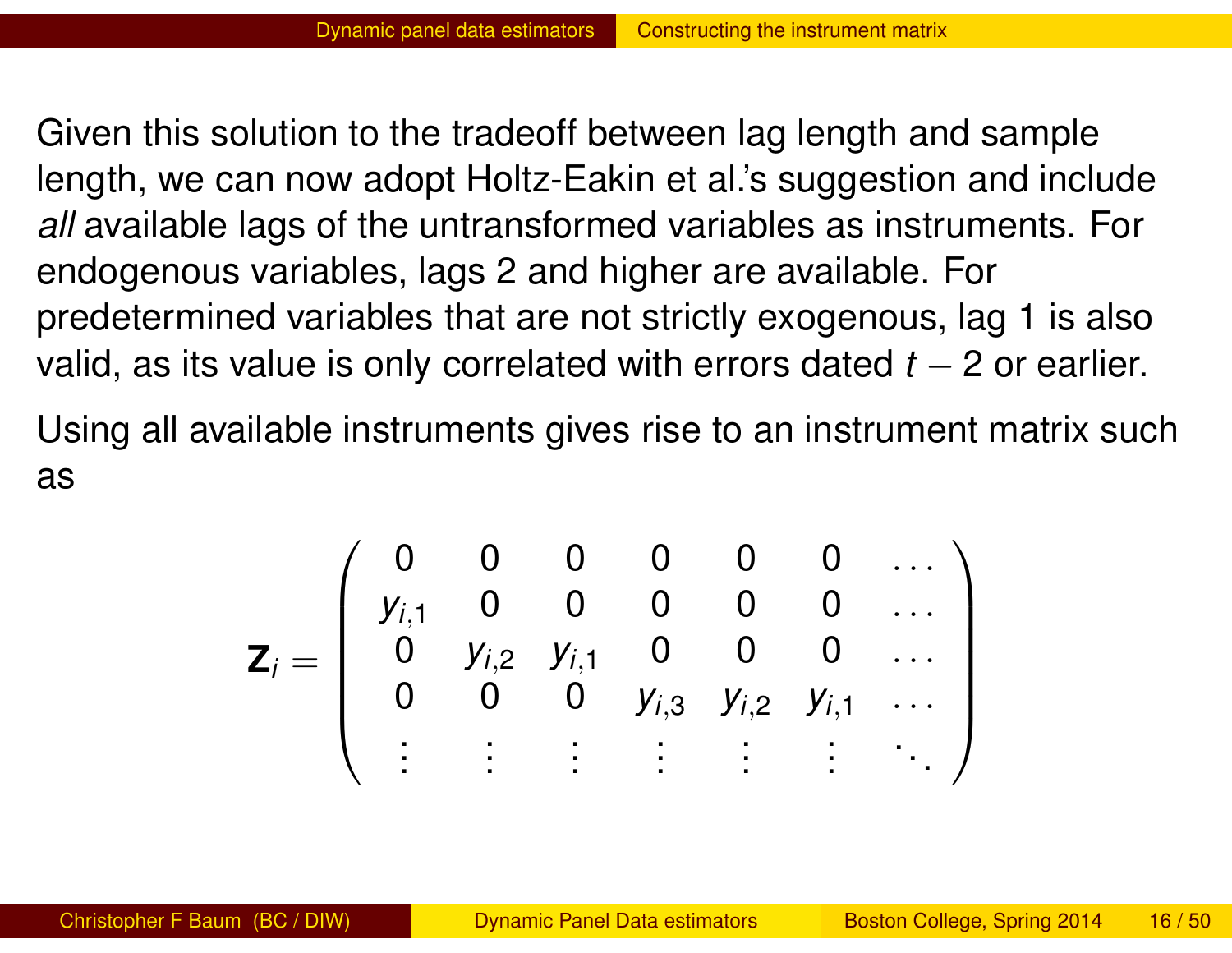In this setup, we have different numbers of instruments available for each time period: one for  $t = 2$ , two for  $t = 3$ , and so on. As we move to the later time periods in each panel's timeseries, additional orthogonality conditions become available, and taking these additional conditions into account improves the efficiency of the AB estimator.

<span id="page-16-0"></span>One disadvantage of this strategy should be apparent. The number of instruments produced will be quadratic in *T*, the length of the times[eries ava](#page-16-0)i[lable. If](#page-16-0)  $T < 10$ , that may be a manageable number, but for a longer timeseries, it may be necessary to restrict the number of past lags used. Both the official Stata commands and Roodman's xtabond2 allow the specification of the particular lags to be included in estimation, rather than relying on the default strategy.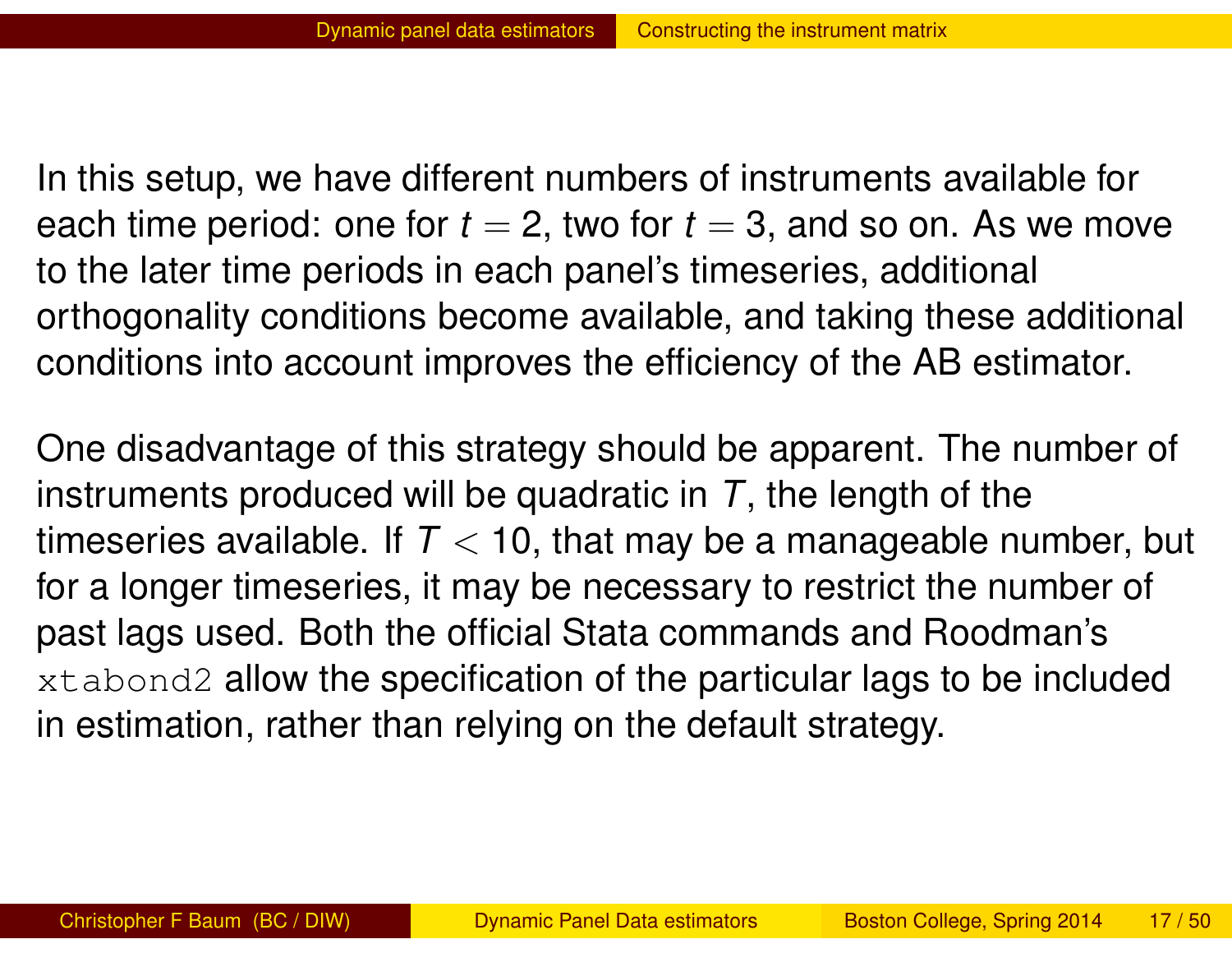# **The System GMM estimator**

A potential weakness in the Arellano–Bond *DPD* estimator was revealed in later work by Arellano and Bover (1995) and Blundell and Bond (1998). The lagged levels are often rather poor instruments for first differenced variables, especially if the variables are close to a random walk. Their modification of the estimator includes lagged levels as well as lagged differences.

The original estimator is often entitled *difference GMM*, while the expanded estimator is commonly termed *System GMM*. The cost of the System GMM estimator involves a set of additional restrictions on the initial conditions of the process generating *y*. This estimator is available in Stata as xtdpdsys.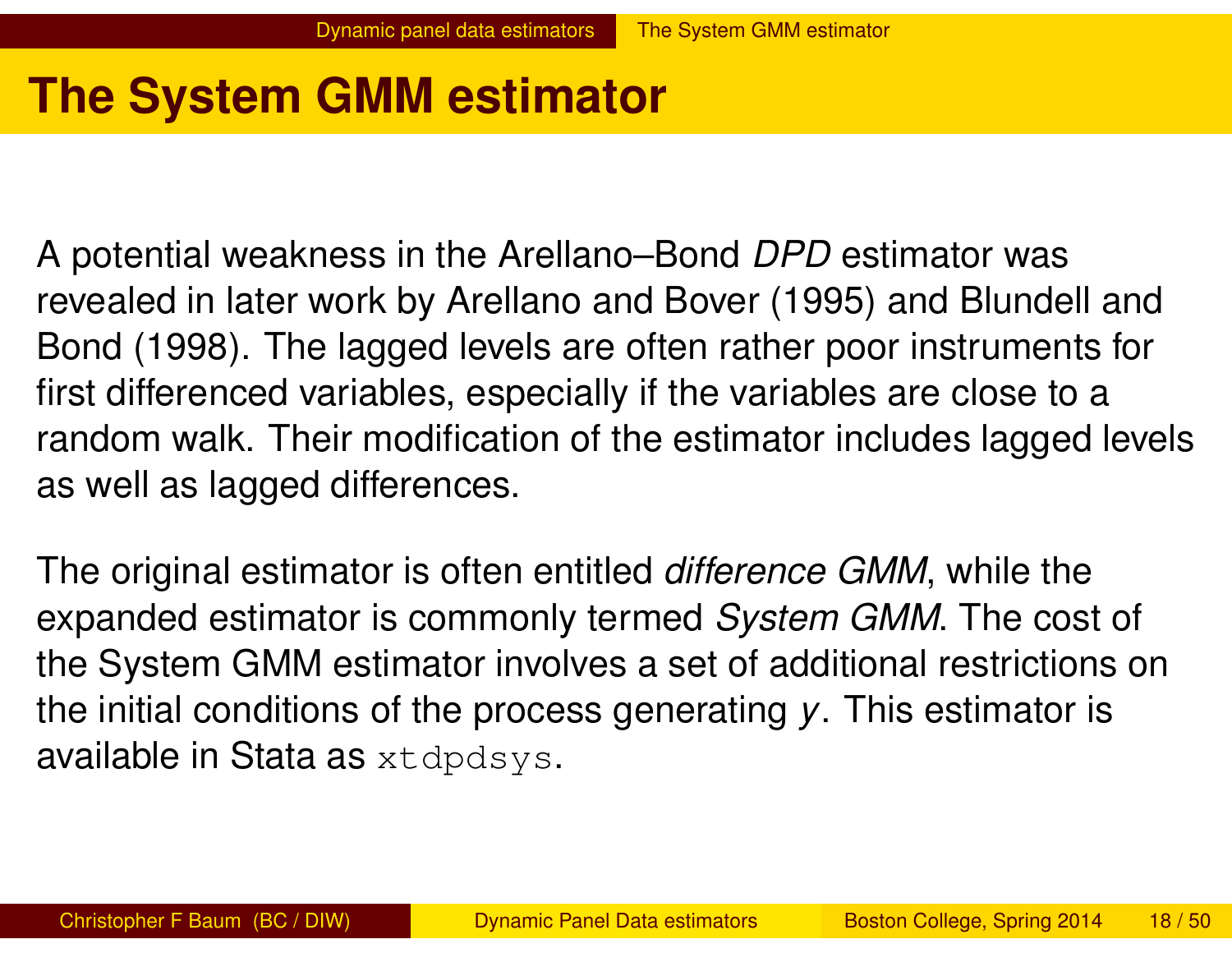# **Diagnostic tests**

<span id="page-18-0"></span>As the DPD estimators are instrumental variables methods, it is particularly important to evaluate the Sargan–Hansen test results when they are applied. Roodman's xtabond2 provides *C* tests (as discussed in re  $\text{irreg2}$ ) for groups of instruments. In his routine, instruments can be either "GMM-style" or "IV-style". The former are constr[ucted per the](#page-18-0) Arellano–Bond logic, making use of multiple lags; the latter are included as is in the instrument matrix. For the system GMM estimator (the default in xtabond2) instruments may be specified as applying to the differenced equations, the level equations or both.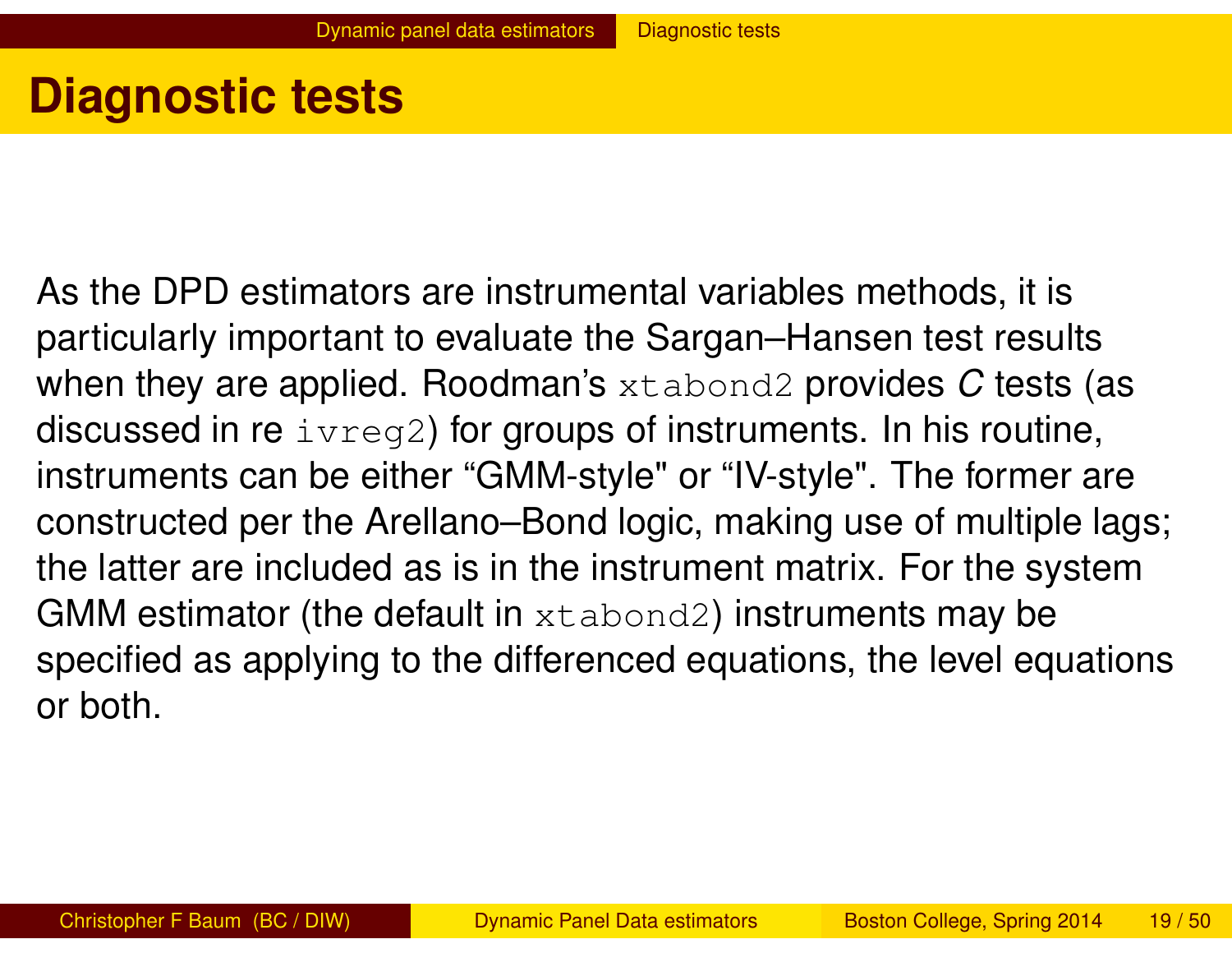Another important diagnostic in DPD estimation is the *AR* test for autocorrelation of the residuals. By construction, the residuals of the differenced equation should possess serial correlation, but if the assumption of serial independence in the original errors is warranted, the differenced residuals should not exhibit significant *AR*(2) behavior. These statistics are produced in the xtabond and xtabond2 output. If a significant *AR*(2) statistic is encountered, the second lags of endogenous variables will not be appropriate instruments for their current values.

A useful feature of  $x$ tabond2 is the ability to specify, for GMM-style instruments, the limits on how many lags are to be included. If *T* is fairly large (more than 7–8) an unrestricted set of lags will introduce a huge number of instruments, with a possible loss of efficiency. By using the lag limits options, you may specify, for instance, that only lags 2–5 are to be used in constructing the GMM instruments.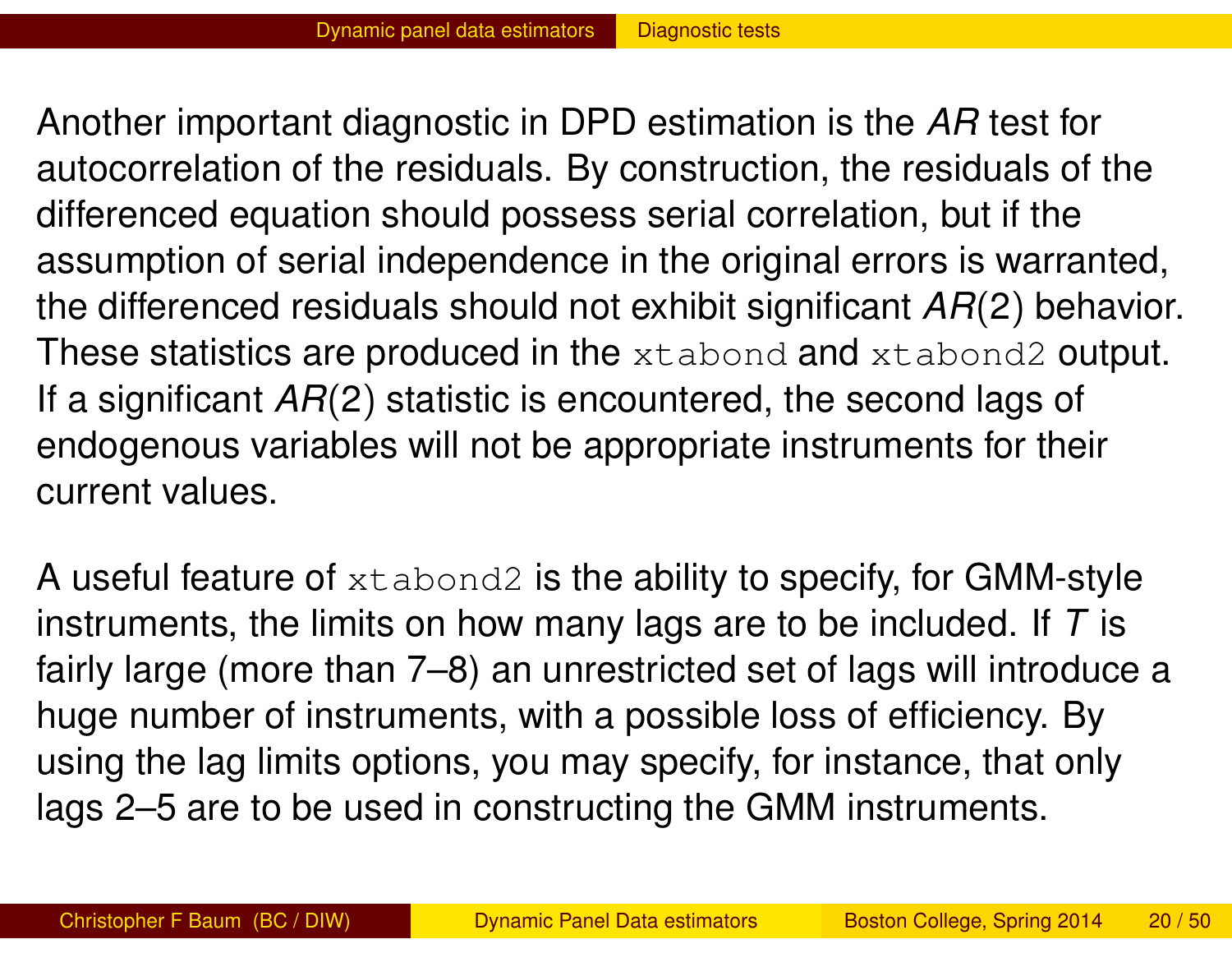# **An empirical exercise**

To illustrate the performance of the several estimators, we make use of the original AB dataset, available within Stata with webuse abdata. This is an unbalanced panel of annual data from 140 UK firms for 1976–1984. In their original paper, they modeled firms' employment  $n$ using a partial adjustment model to reflect the costs of hiring and firing, with two lags of employment.

Other variables included were the current and lagged wage level  $w$ , the current, once- and twice-lagged capital stock  $(k)$  and the current, once- and twice-lagged output in the firm's sector  $(ys)$ . All variables are expressed as logarithms. A set of time dummies is also included to capture business cycle effects.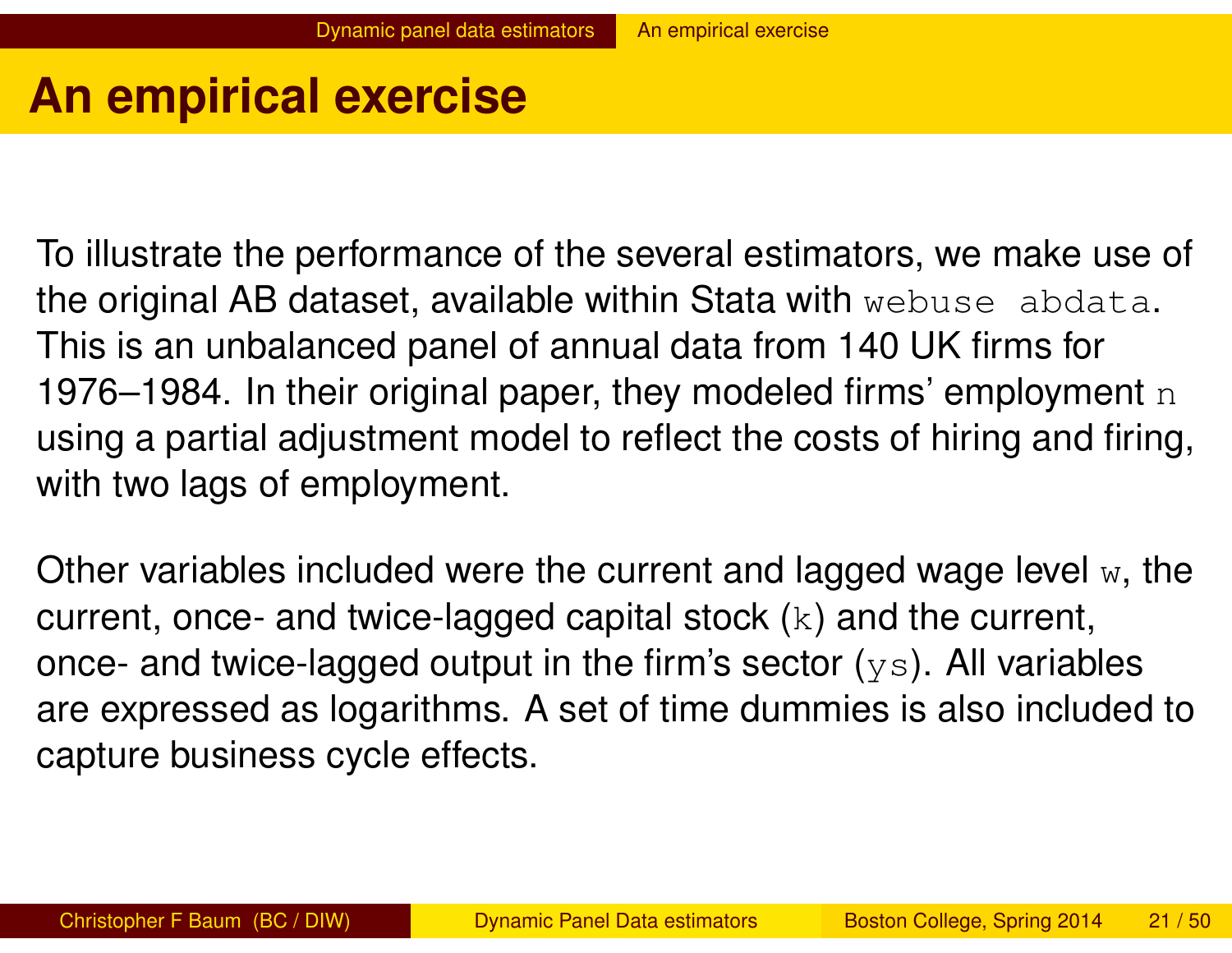If we were to estimate this model ignoring its dynamic panel nature, we could merely apply regress with panel-clustered standard errors:

regress n nL1 nL2 w wL1 k kL1 kL2 ys ysL1 ysL2 yr\*, cluster(id)

One obvious difficulty with this approach is the likely importance of firm-level unobserved heterogeneity. We have accounted for potential correlation between firms' errors over time with the cluster-robust VCE, but thi[s does not addr](#page-21-0)ess the potential impact of unobserved heterogeneity on the conditional mean.

We can apply the within transformation to take account of this aspect of the data:

<span id="page-21-0"></span>xtreg n nL1 nL2 w wL1 k kL1 kL2 ys ysL1 ysL2 yr\*, fe cluster(id)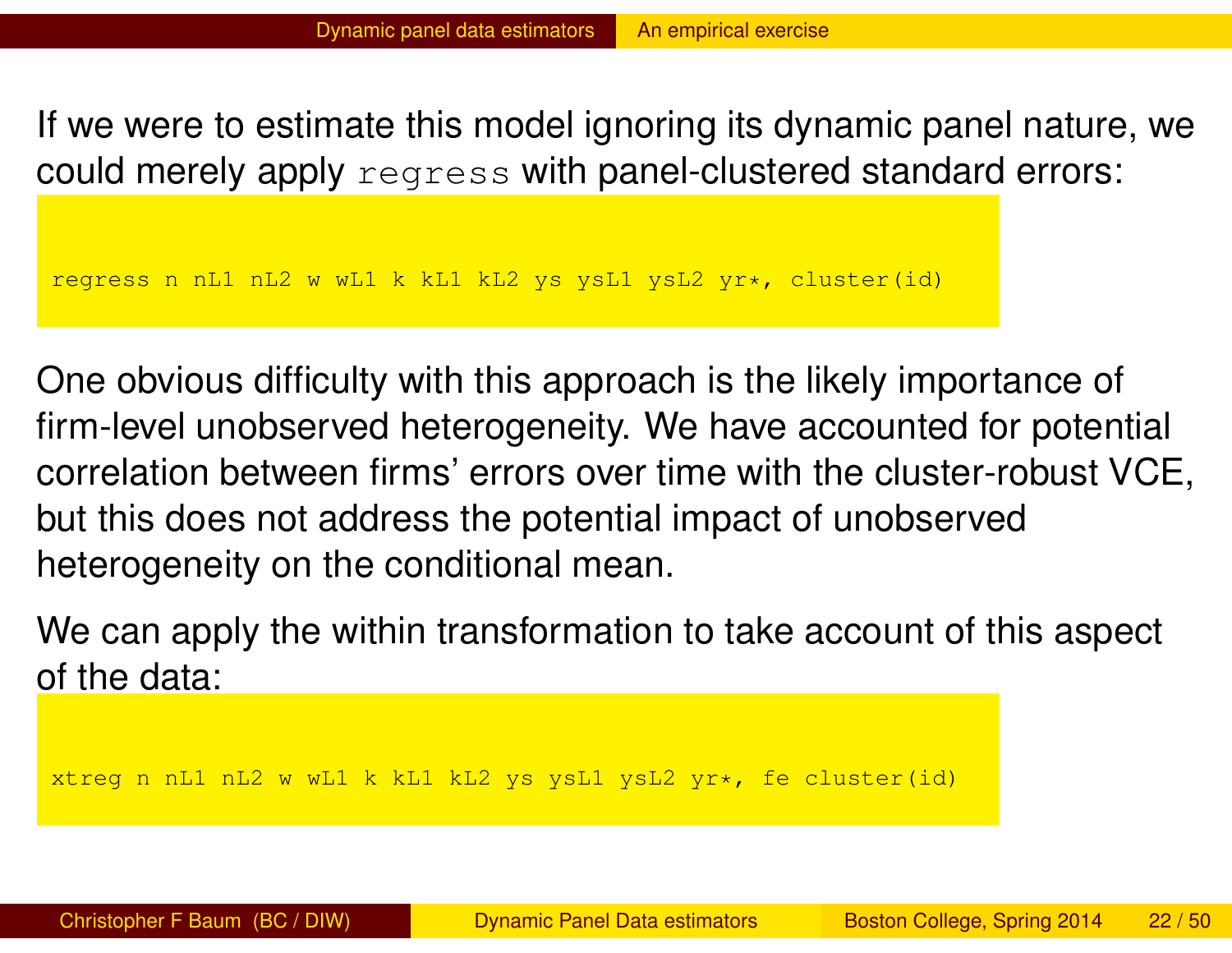The fixed effects estimates will suffer from Nickell bias, which may be severe given the short timeseries available.

|     | OLS        |           | FF.         |           |  |  |
|-----|------------|-----------|-------------|-----------|--|--|
| nL1 | $1.045***$ | (20.17)   | $0.733***$  | (12.28)   |  |  |
| nL2 | $-0.0765$  | $(-1.57)$ | $-0.139$    | $(-1.78)$ |  |  |
| W   | $-0.524**$ | $(-3.01)$ | $-0.560***$ | $(-3.51)$ |  |  |
| k.  | $0.343***$ | (7.06)    | $0.388***$  | (6.82)    |  |  |
| ys  | $0.433*$   | (2.42)    | $0.469**$   | (2.74)    |  |  |
|     | 751        |           | 751         |           |  |  |

*t* statistics in parentheses

<span id="page-22-0"></span>∗ *p* < 0.05, ∗∗ *p* < 0.01, ∗∗∗ *p* < 0.001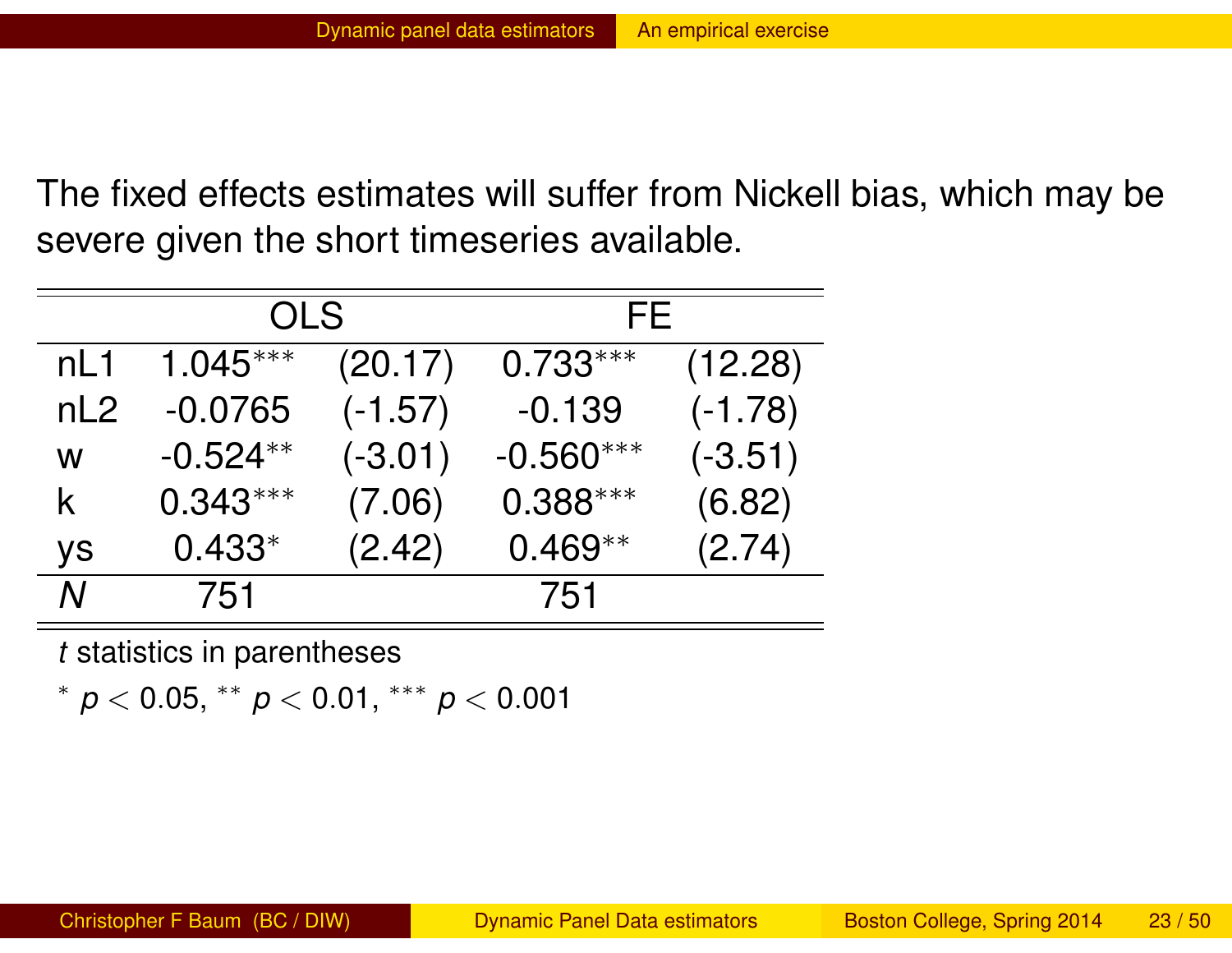In the original OLS regression, the lagged dependent variable was positively correlated with the error, biasing its coefficient upward. In the fixed effects regression, its coefficient is biased downward due to the negative sign on  $\nu_{t-1}$  in the transformed error. The OLS estimate of the first lag of *n* is 1.045; the fixed effects estimate is 0.733.

<span id="page-23-0"></span>Given the opposite directions of bias present in these estimates, consis[tent estimates](#page-23-0) should lie between these values, which may be a useful check. As the coefficient on the second lag of *n* cannot be distinguished from zero, the first lag coefficient should be below unity for dynamic stability.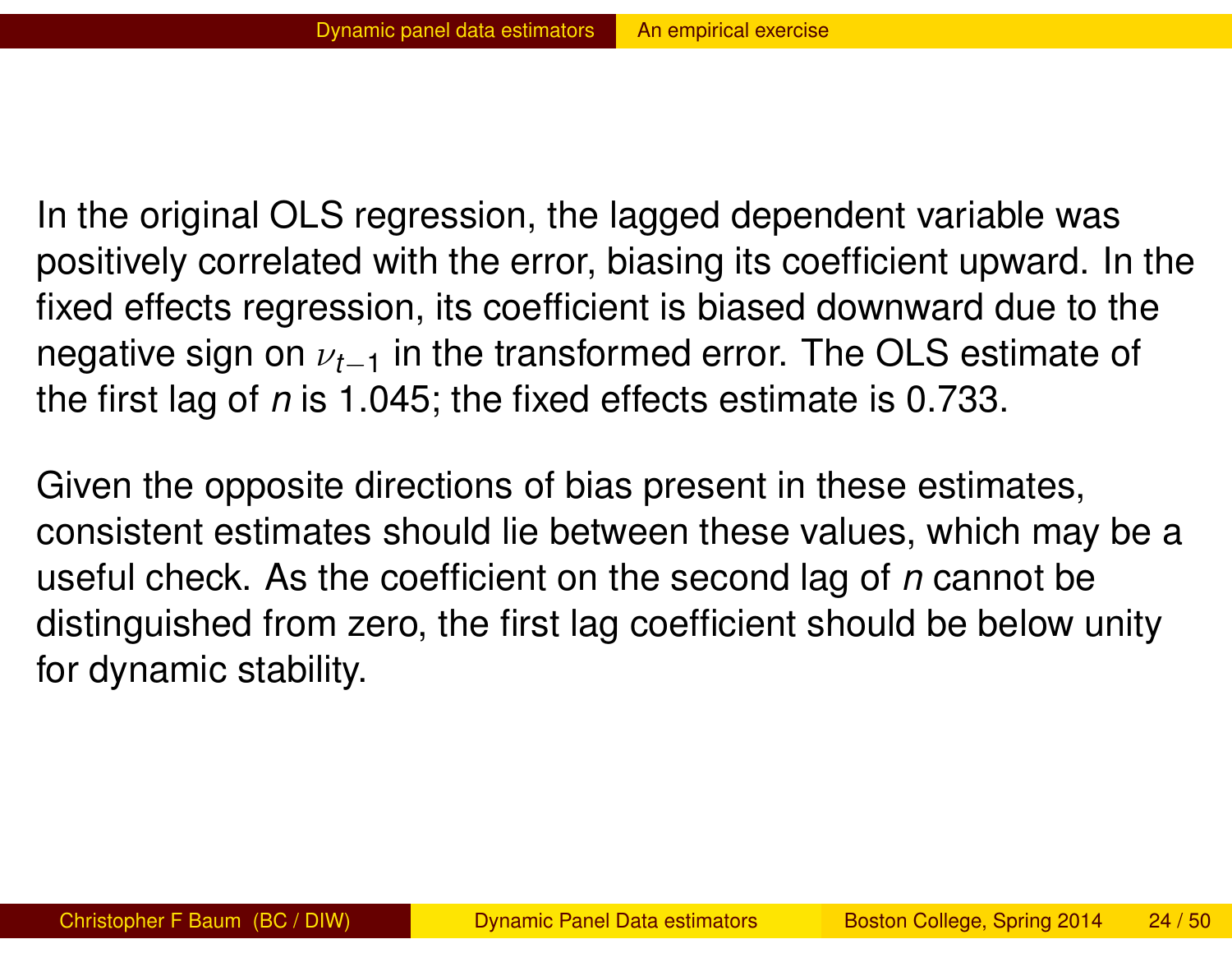To deal with these two aspects of the estimation problem, we might use the Anderson–Hsiao estimator to the first-differenced equation, instrumenting the lagged dependent variable with the twice-lagged level:

```
ivregress 2sls D.n (D.nL1 = nL2) D.(nL2 w wL1 k kL1 kL2 ///
ys ysL1 ysL2 yr1979 yr1980 yr1981 yr1982 yr1983 )
```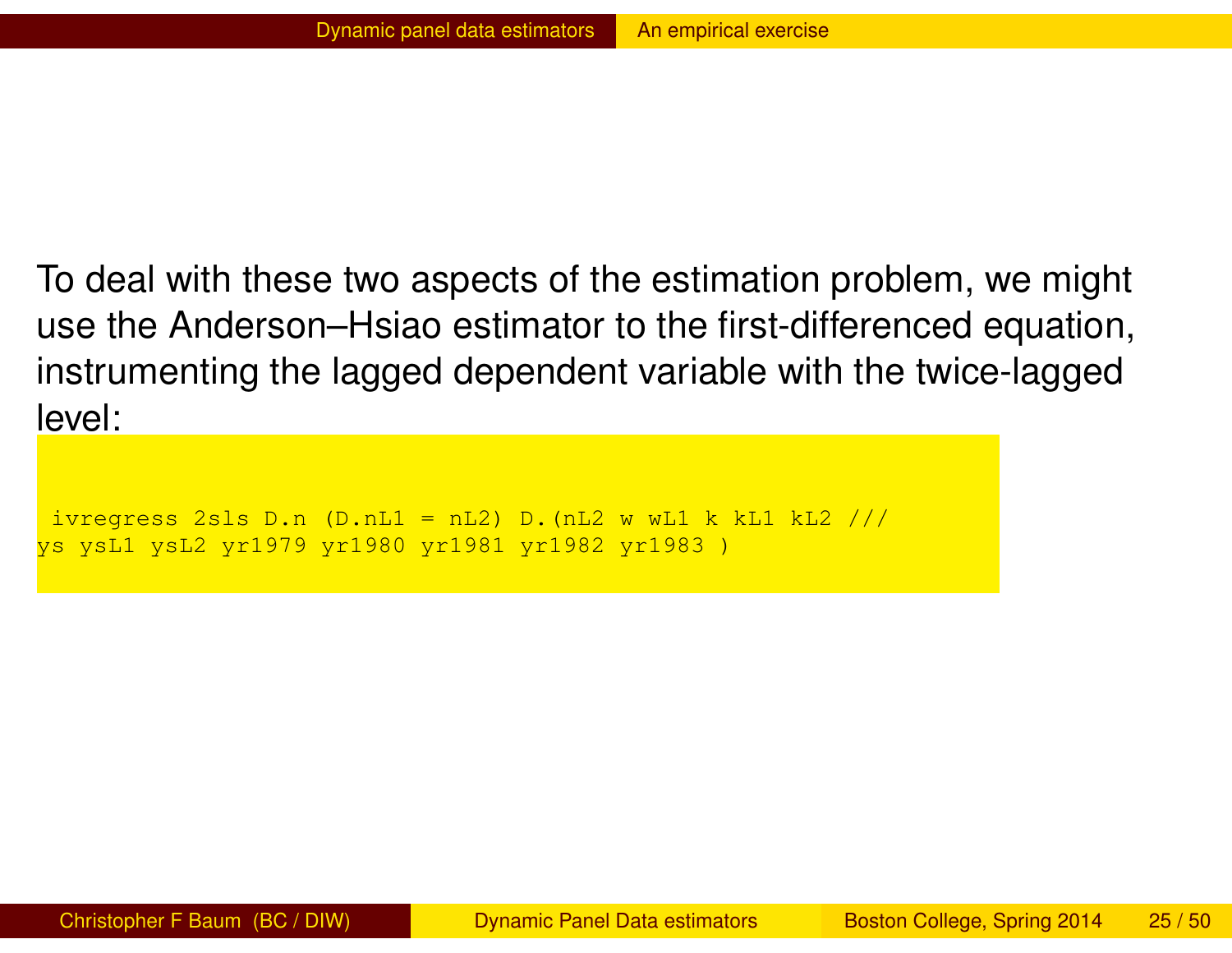|       |            | $A-H$     |
|-------|------------|-----------|
| D.nL1 | 2.308      | (1.17)    |
| D.nL2 | $-0.224$   | $(-1.25)$ |
| D.w   | $-0.810**$ | $(-3.10)$ |
| D.k   | 0.253      | (1.75)    |
| D.ys  | $0.991*$   | (2.14)    |
| N     | 611        |           |

*t* statistics in parentheses

∗ *p* < 0.[05,](#page-25-0) ∗∗ *p* < 0.[01,](#page-25-0) ∗∗∗ *p* < 0.001

<span id="page-25-0"></span>Although these results should be consistent, they are quite disappointing. The coefficient on lagged *n* is outside the bounds of its OLS and FE counterparts, and much larger than unity, a value consistent with dynamic stability. It is also very imprecisely estimated.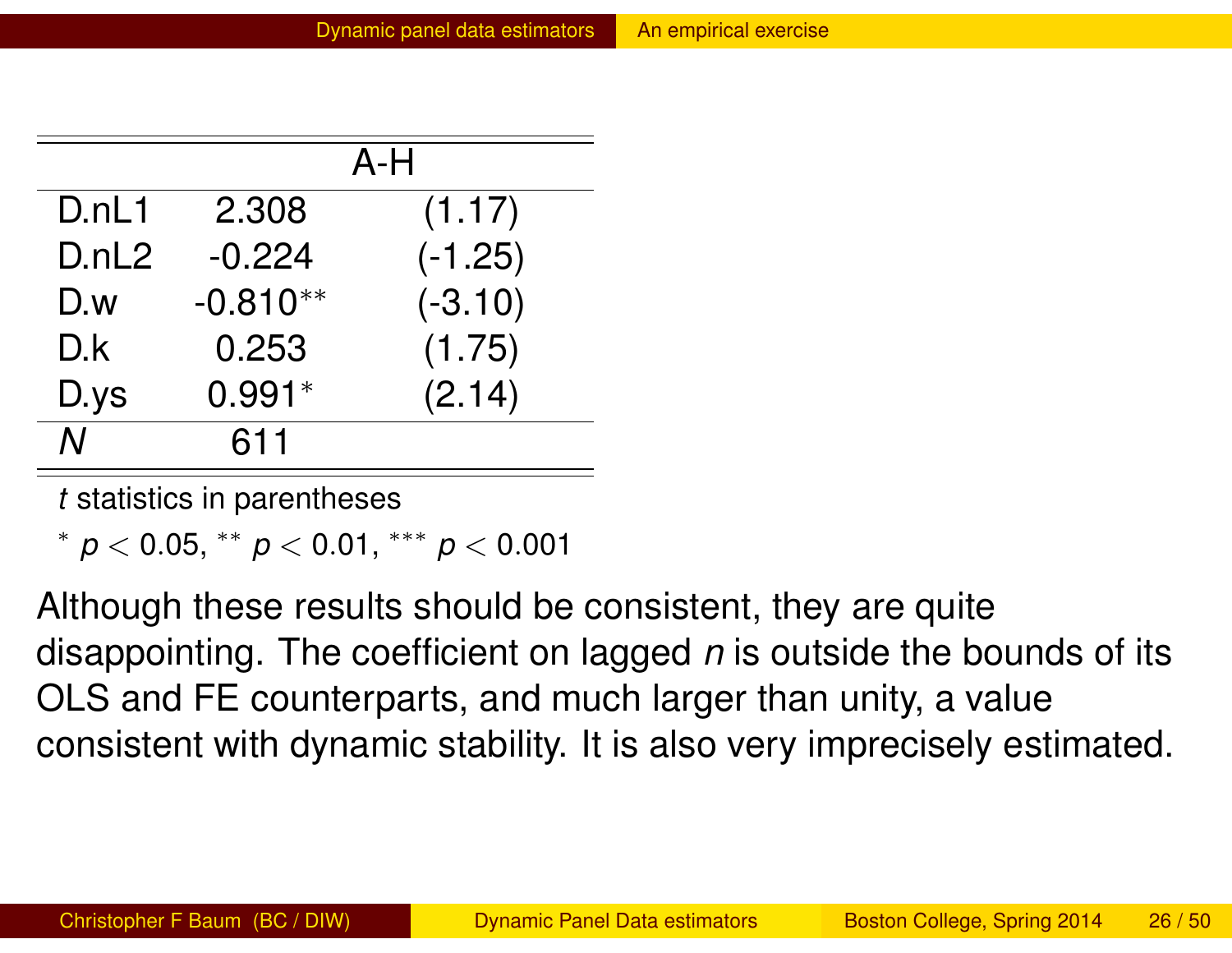The difference GMM approach deals with this inherent endogeneity by transforming the data to remove the fixed effects. The standard approach applies the first difference (FD) transformation, which as discussed earlier removes the fixed effect at the cost of introducing a correlation between  $\Delta y_{i,t-1}$  and  $\Delta \nu_{it}$ , both of which have a term dated  $(t - 1)$ . This is preferable to the application of the within transformation, as that transformation makes every observation in the transformed data endogenous to every other for a given individual.

<span id="page-26-0"></span>The o[ne](#page-26-0) [disadvantag](#page-26-0)e of the first difference transformation is that it magnifies gaps in unbalanced panels. If some value of  $y_{it}$  is missing, then both  $\Delta y_{it}$  and  $\Delta y_{i,t-1}$  will be missing in the transformed data. This motivates an alternative transformation: the forward orthogonal deviations (FOD) transformation, proposed by Arellano and Bover (*J. Econometrics*, 1995).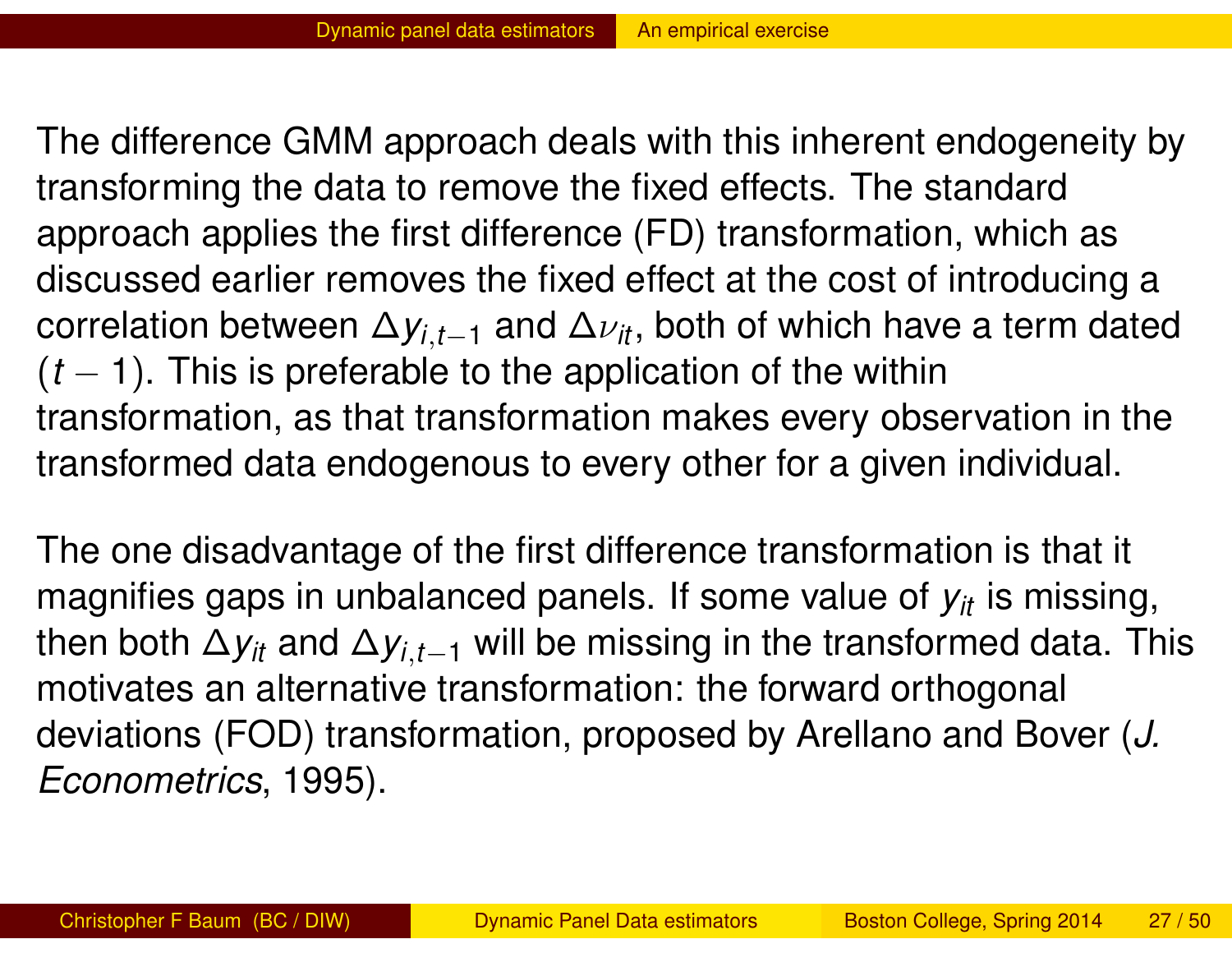In contrast to the within transformation, which subtracts the average of all observations' values from the current value, and the FD transformation, that subtracts the previous value from the current value, the FOD transformation subtracts the average of all available *future* observations from the current value. While the FD transformation drops the first observation on each individual in the panel, the FOD transformation drops the last observation for each individual. It is computable for all periods except the last period, even in the [presence](#page-27-0) [of](#page-27-0) [ga](#page-27-0)ps in the panel.

<span id="page-27-0"></span>The FOD transformation is not available in any of official Stata's DPD commands, but it is available in David Roodman's xtabond2 implementation of the DPD estimator, available from SSC.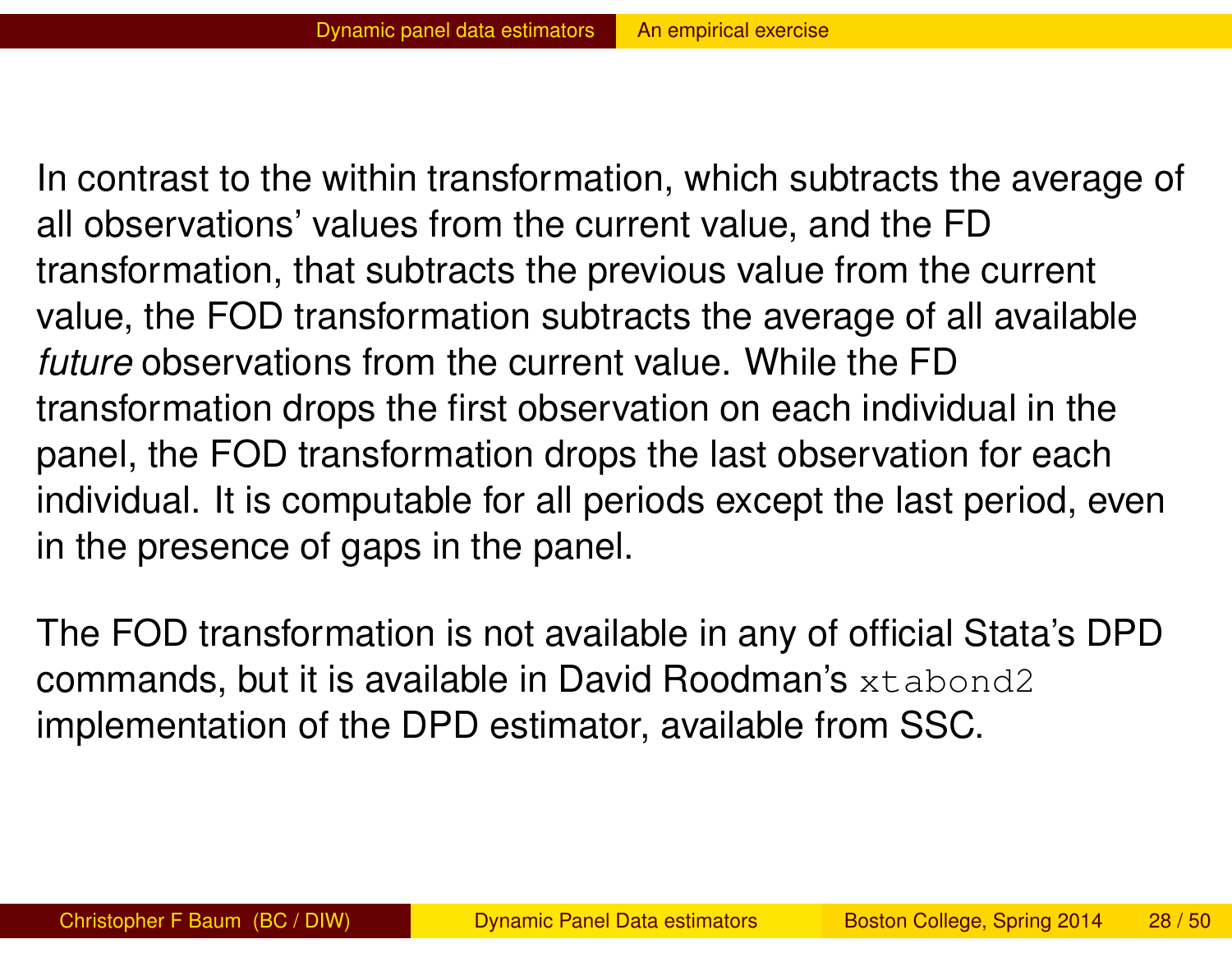To illustrate the use of the AB estimator, we may reestimate the model with xtabond2, assuming that the only endogeneity present is that involving the lagged dependent variable.

```
xtabond2 n L(1/2).n L(0/1).w L(0/2).(k ys) yr*, qmm(L.n) ///
iv(L(0/1).w L(0/2).(k ys) yr*) nolevel robust small
```
<span id="page-28-0"></span>Note that in xtabond2 syntax, every right-hand variable generally appears twice in the command, as instruments must be explicitly specifi[ed](#page-28-0) [when](#page-28-0) [they](#page-28-0) [a](#page-28-0)re instrumenting themselves. In this example, all explanatory variables except the lagged dependent variable are taken as "IV-style" instruments, entering the **Z** matrix as a single column. The lagged dependent variable is specified as a "GMM-style" instrument, where all available lags will be used as separate instruments. The noleveleq option is needed to specify the AB estimator.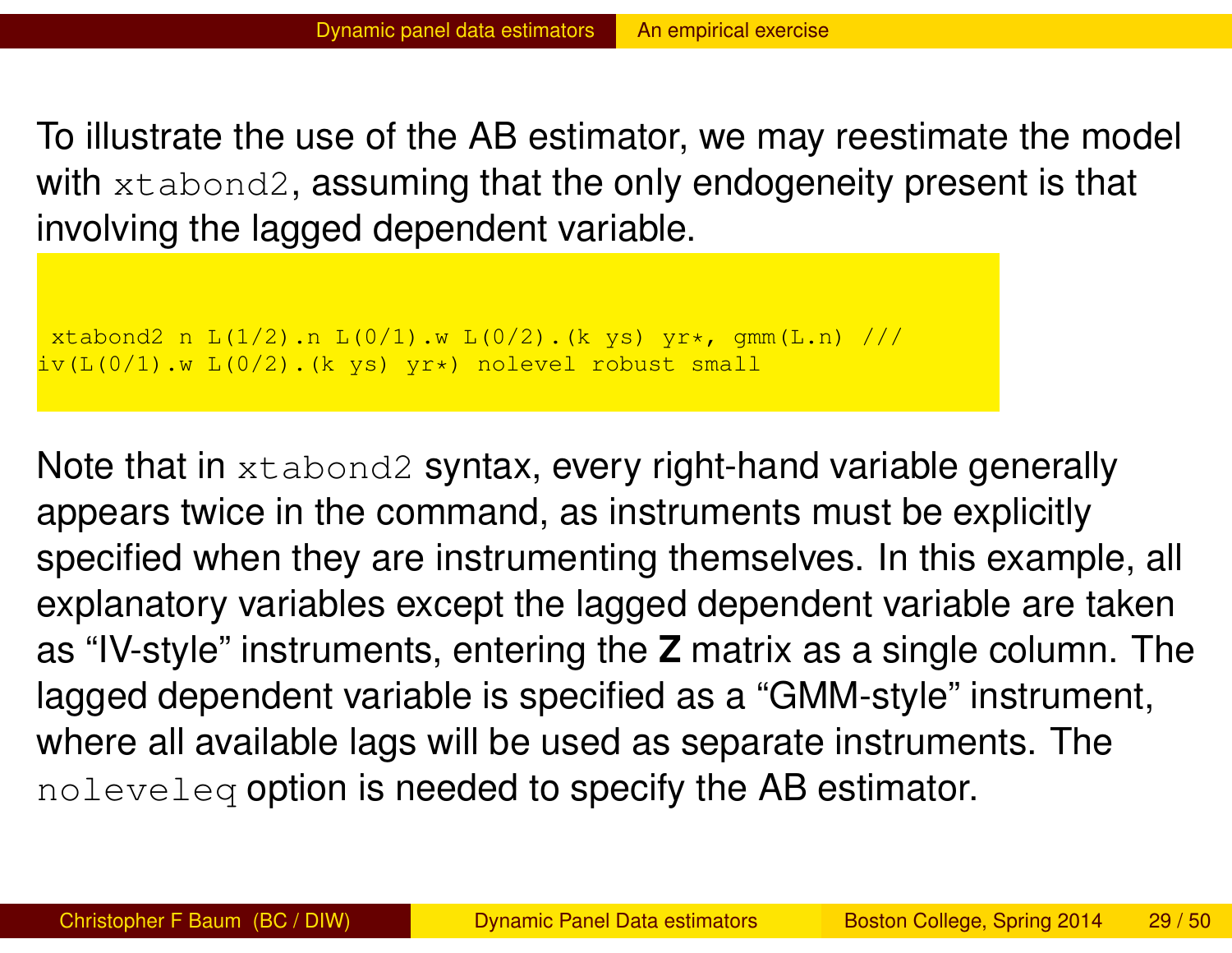|           |            | $A-B$     |
|-----------|------------|-----------|
| L.n       | $0.686***$ | (4.67)    |
| L2n       | $-0.0854$  | $(-1.50)$ |
| W         | $-0.608**$ | $(-3.36)$ |
| k.        | $0.357***$ | (5.95)    |
| <b>ys</b> | $0.609***$ | (3.47)    |
| Ν         | 611        |           |

*t* statistics in parentheses

∗ *p* < 0.05, ∗∗ *p* < 0.01, ∗∗∗ *p* < 0.001

In these results, 41 instruments have been created, with 17 corresponding to the "IV-style" regressors and the rest computed from lagged values of *n*. Note that the coefficient on the lagged dependent variable now lies within the range for dynamic stability. In contrast to that produced by the Anderson–Hsiao estimator, the coefficient is quite precisely estimated.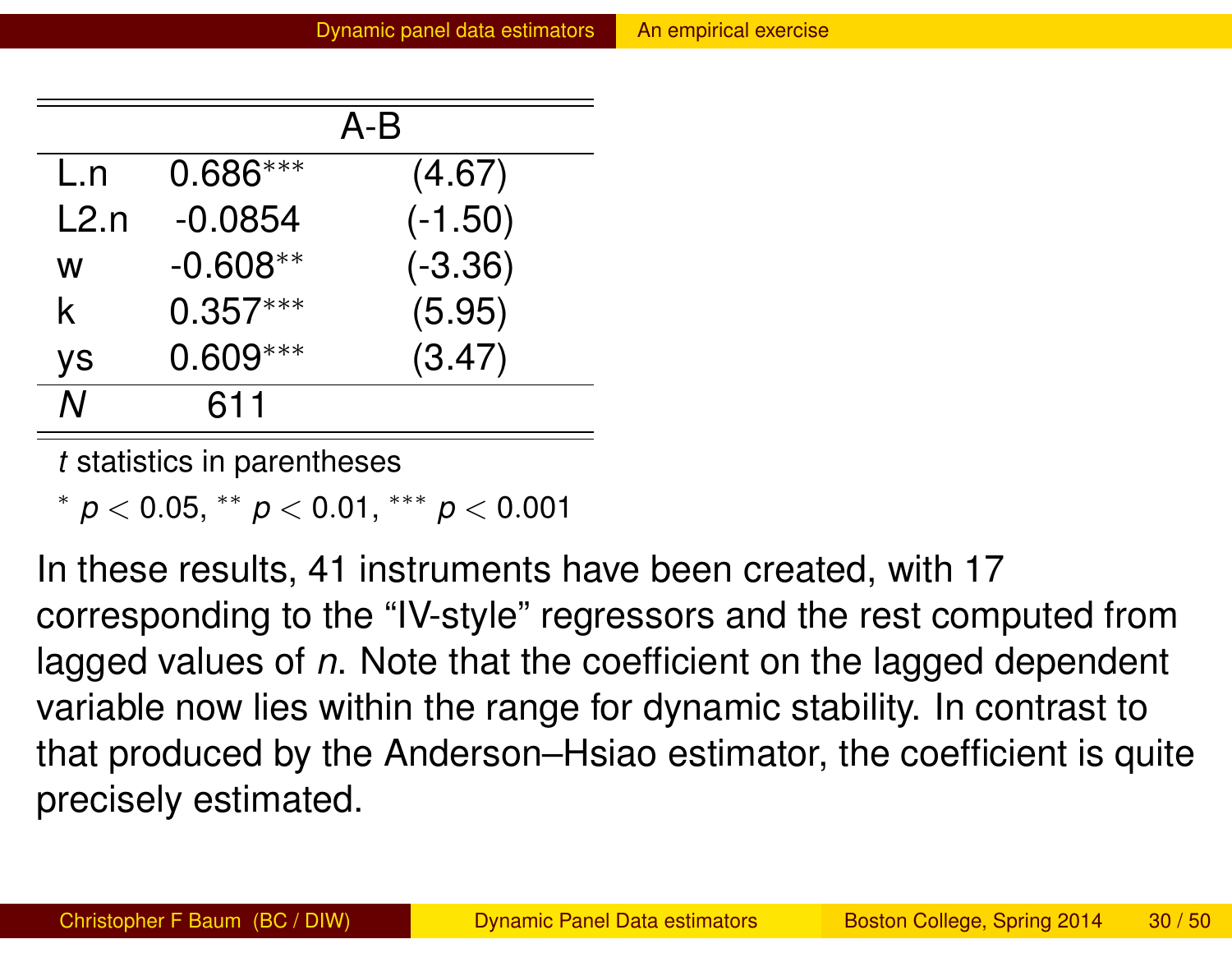There are 25 overidentifying restrictions in this instance, as shown in the first column below. The hansen\_df represents the degrees of freedom for the Hansen *J* test of overidentifying restrictions. The *p*-value of that test is shown as hansenp.

|           |            | All lags  |            | lags $2-5$ | lags $2-4$ |           |
|-----------|------------|-----------|------------|------------|------------|-----------|
| L.n       | $0.686***$ | (4.67)    | $0.835*$   | (2.59)     | $1.107***$ | (3.94)    |
| L2.n      | $-0.0854$  | $(-1.50)$ | 0.262      | (1.56)     | 0.231      | (1.32)    |
| W         | $-0.608**$ | $(-3.36)$ | $-0.671**$ | $(-3.18)$  | $-0.709**$ | $(-3.26)$ |
|           | $0.357***$ | (5.95)    | $0.325***$ | (4.95)     | $0.309***$ | (4.55)    |
| ys        | $0.609***$ | (3.47)    | $0.640**$  | (3.07)     | $0.698***$ | (3.45)    |
| hansen_df | 25         |           | 16         |            | 13         |           |
| hansenp   | 0.177      |           | 0.676      |            | 0.714      |           |

*t* statistics in parentheses

<span id="page-30-0"></span>∗ *p* < 0.05, ∗∗ *p* < 0.01, ∗∗∗ *p* < 0.001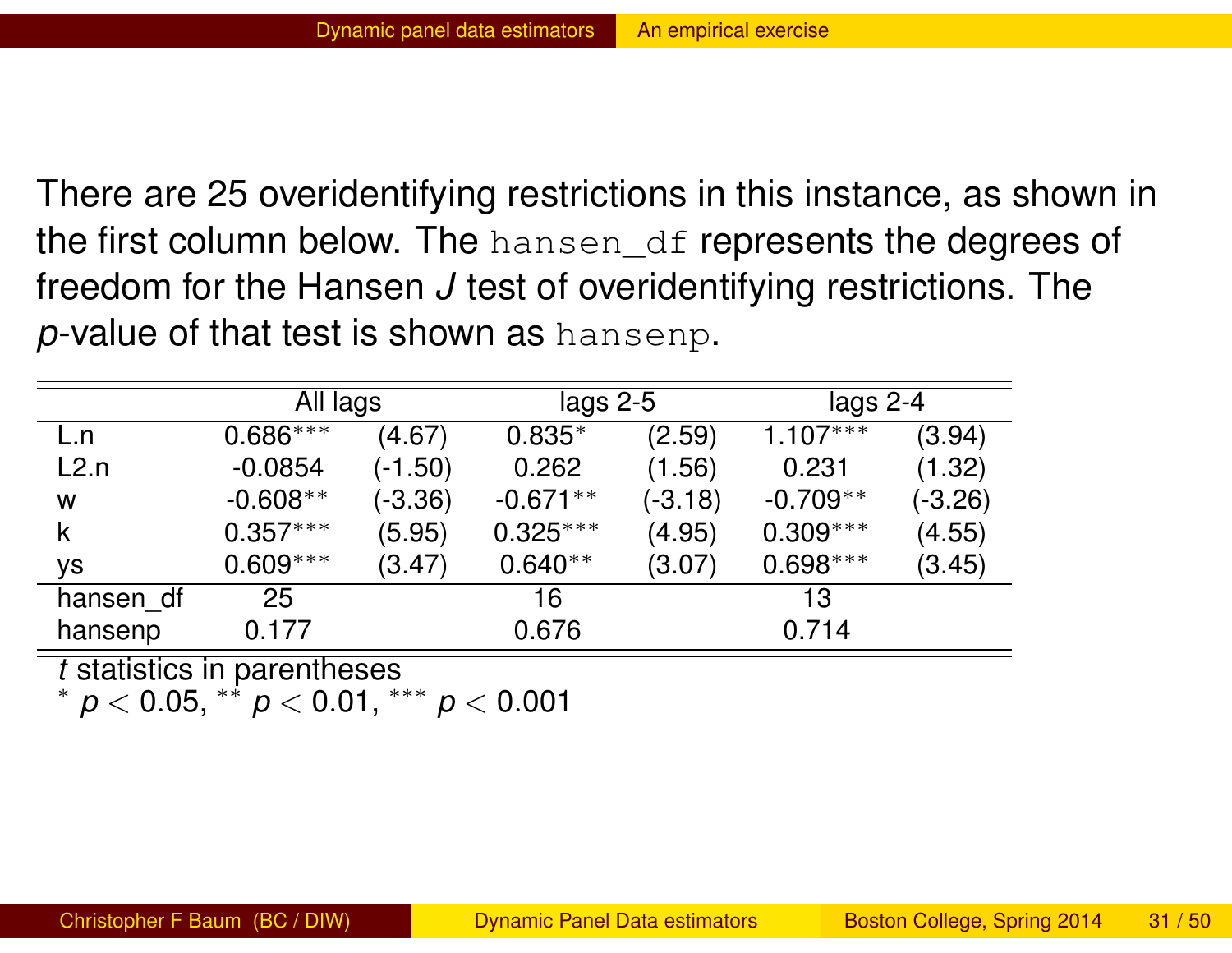In this table, we can examine the sensitivity of the results to the choice of "GMM-style" lag specification. In the first column, all available lags of the level of *n* are used. In the second column, the lag(2 5) option is used to restrict the maximum lag to 5 periods, while in the third column, the maximum lag is set to 4 periods. Fewer instruments are used in those instances, as shown by the smaller values of  $\text{sar\_df.}$ 

<span id="page-31-0"></span>The *p*[-value of](#page-31-0) [Hanse](#page-31-0)n's *J* is also considerably larger for the restricted-lag cases. On the other hand, the estimate of the lagged dependent variable's coefficient appears to be quite sensitive to the choice of lag length.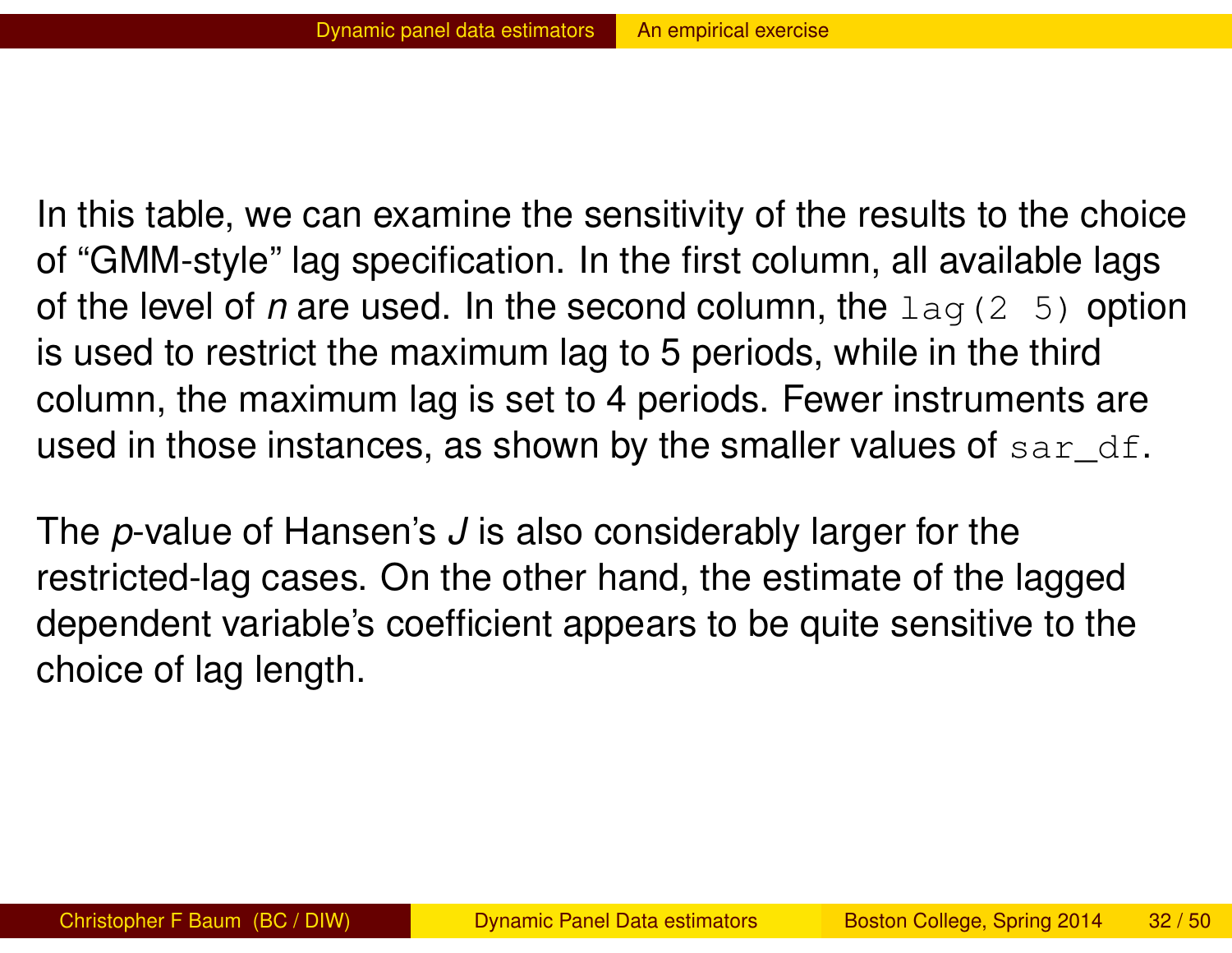We illustrate estimating this equation with both the FD transformation and the forward orthogonal deviations (FOD) transformation:

|           | <b>First diff</b> |           |             | FOD       |  |
|-----------|-------------------|-----------|-------------|-----------|--|
| L.n       | $0.686***$        | (4.67)    | $0.737***$  | (5.14)    |  |
| L2.n      | $-0.0854$         | $(-1.50)$ | $-0.0960$   | $(-1.38)$ |  |
| W         | $-0.608**$        | $(-3.36)$ | $-0.563***$ | $(-3.47)$ |  |
| k.        | $0.357***$        | (5.95)    | $0.384***$  | (6.85)    |  |
| ys        | $0.609***$        | (3.47)    | $0.469**$   | (2.72)    |  |
| hansen_df | 25                |           | 25          |           |  |
| hansenp   | 0.177             |           | 0.170       |           |  |

*t* statistics in parentheses

∗ *p* < 0.05, ∗∗ *p* < 0.01, ∗∗∗ *p* < 0.001

<span id="page-32-0"></span>The results appear reasonably robust to the choice of transformation, with slightly more precise estimates for most coefficients when the FOD transformation is employed.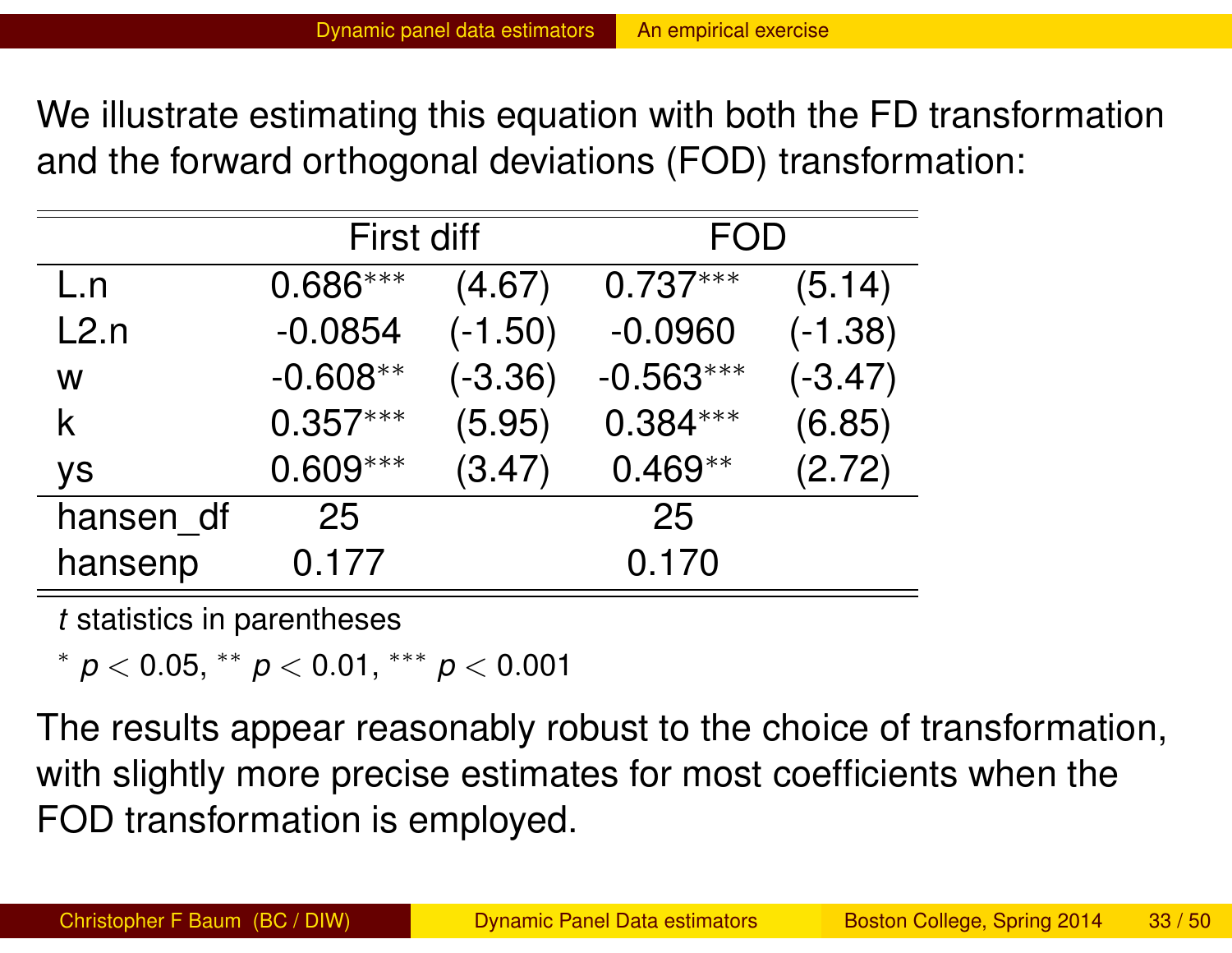We might reasonably consider, as did Blundell and Bond (*J. Econometrics*, 1998), that wages and the capital stock should not be taken as strictly exogenous in this context, as we have in the above models.

Reestimate the equation producing "GMM-style" instruments for all three variables, with both one-step and two-step VCE:

```
xtabond2 n L(1/2).n L(0/1).w L(0/2).(k ys) yr*, qmm(L.(n \le k)) ///
iv(L(0/2).ys yr*) nolevel robust small
```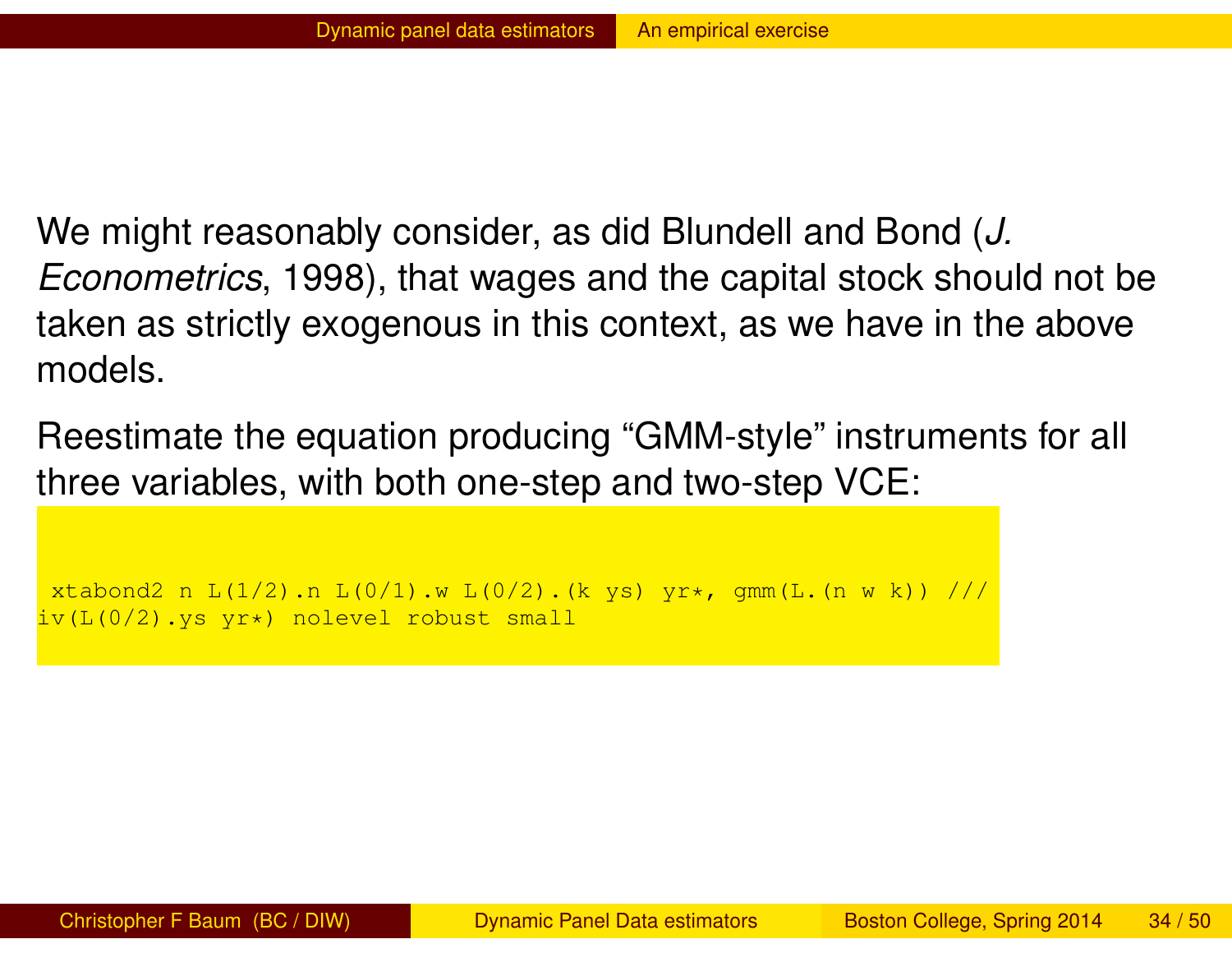|           | One-step    |           | Two-step    |           |
|-----------|-------------|-----------|-------------|-----------|
| L.n       | $0.818***$  | (9.51)    | $0.824***$  | (8.51)    |
| L2.n      | $-0.112*$   | $(-2.23)$ | $-0.101$    | $(-1.90)$ |
| W         | $-0.682***$ | $(-4.78)$ | $-0.711***$ | $(-4.67)$ |
| K         | $0.353**$   | (2.89)    | $0.377**$   | (2.79)    |
| <b>ys</b> | $0.651***$  | (3.43)    | $0.662***$  | (3.89)    |
| hansen df | 74          |           | 74          |           |
| hansenp   | 0.487       |           | 0.487       |           |

*t* statistics in parentheses

∗ *p* < 0.05, [∗∗](#page-34-0) *p* [<](#page-34-0) 0.01, ∗∗∗ *p* < 0.001

<span id="page-34-0"></span>The results from both one-step and two-step estimation appear reasonable. Interestingly, only the coefficient on *ys* appears to be more precisely estimated by the two-step VCE. With no restrictions on the instrument set, 74 overidentifying restrictions are defined, with 90 instruments in total.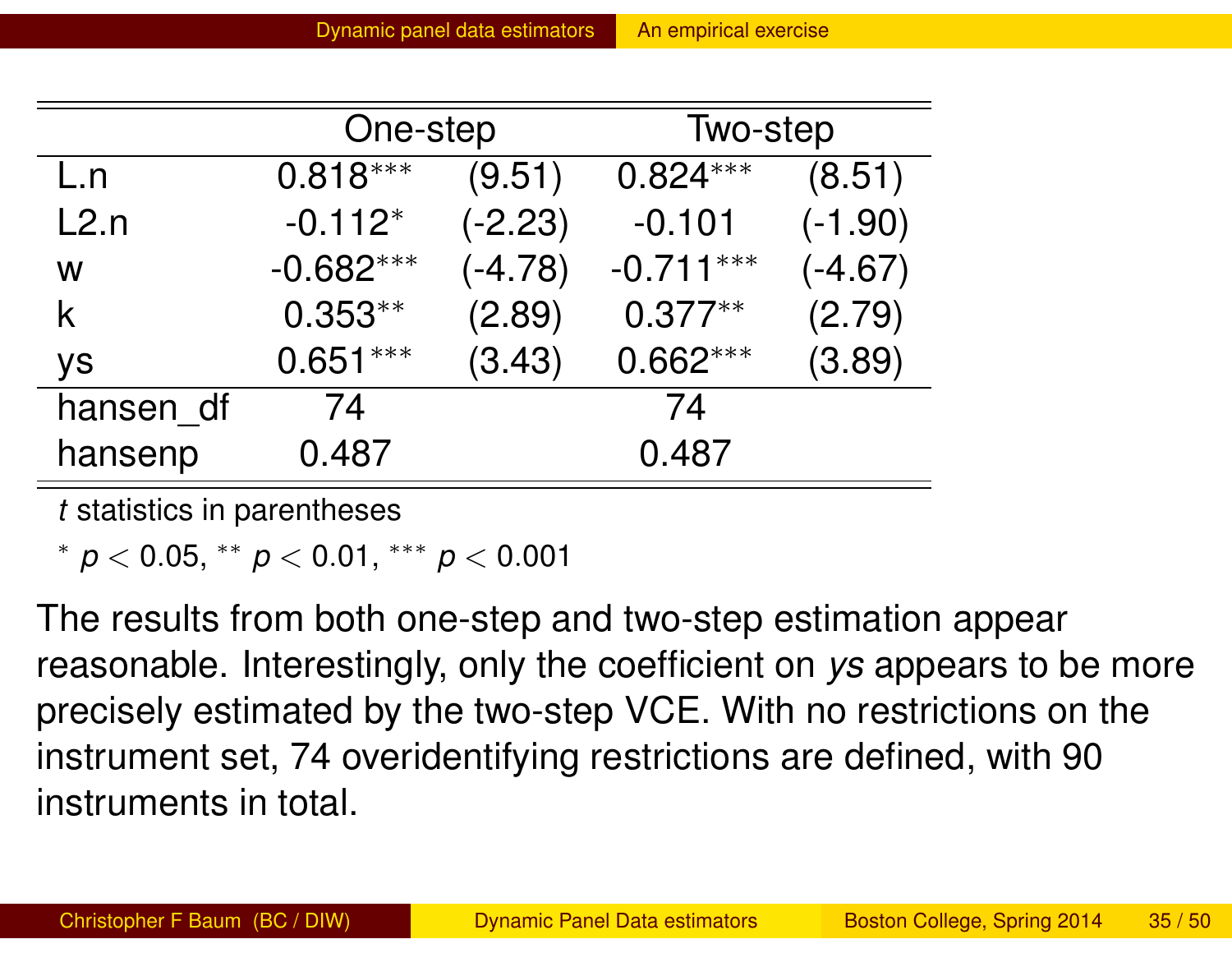To illustrate system GMM, we follow Blundell and Bond, who used the same abdata dataset on a somewhat simpler model, dropping the second lags and removing sectoral demand. We consider wages and capital as potentially endogenous, with GMM-style instruments.

Estimate the one-step BB model.

xtabond2 n L.n  $L(0/1)$ . (w k) yr\*, gmm(L. (n w k)) iv(yr\*, equation(level)) /// robust small

We indicate here with the equation (level) suboption that the year dummies are only to be considered instruments in the level equation. As the default for  $x$ tabond2 is the BB estimator, we omit the noleveleq option that has called for the AB estimator in earlier examples.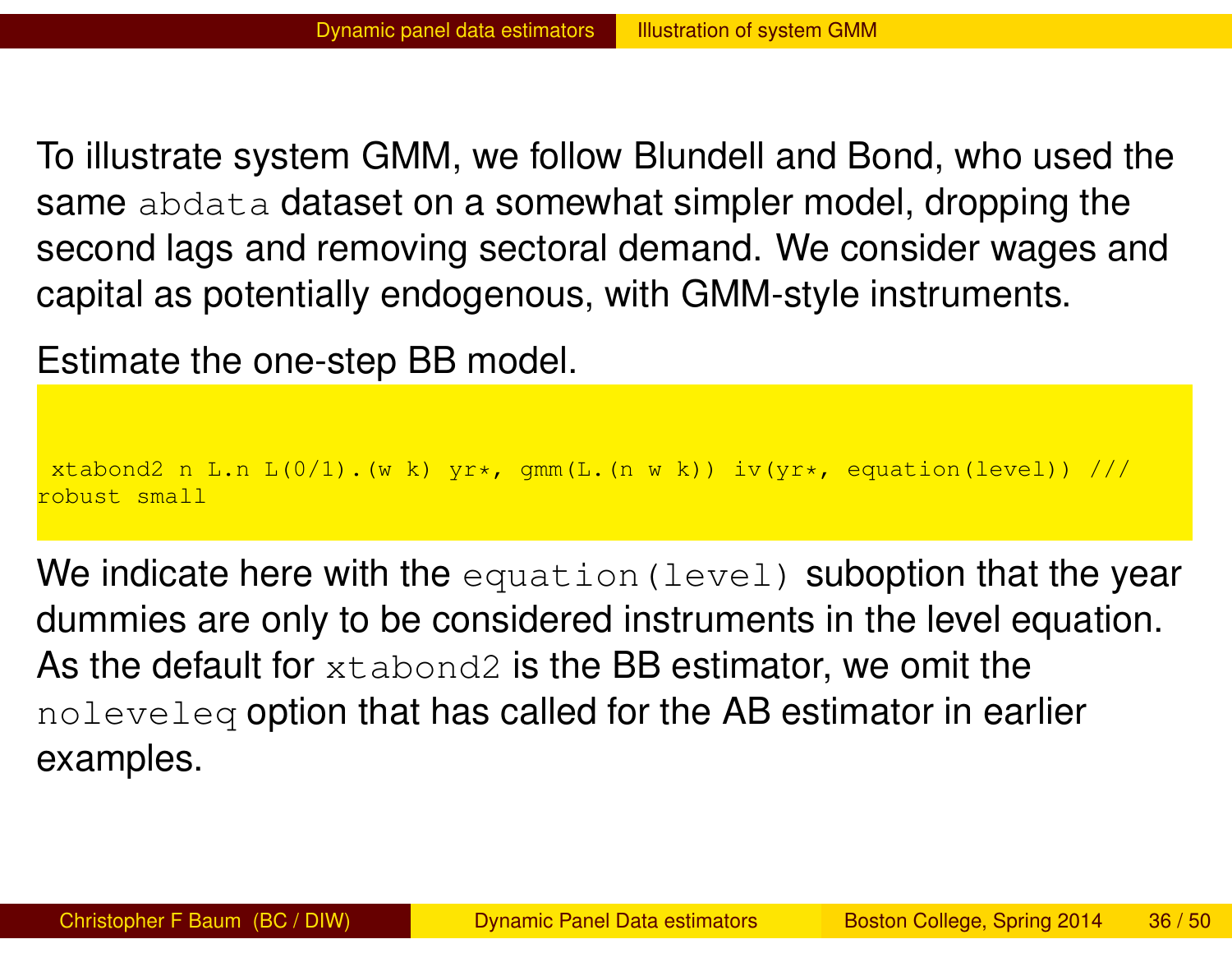| L.n       | $0.936***$  | (35.21)   |  |  |  |
|-----------|-------------|-----------|--|--|--|
| W         | $-0.631***$ | $(-5.29)$ |  |  |  |
| k.        | $0.484***$  | (8.89)    |  |  |  |
| hansen df | 100         |           |  |  |  |
| hansenp   | 0.218       |           |  |  |  |

*t* statistics in parentheses

∗ *p* < 0.[05,](#page-36-0) ∗∗ *p* < 0.[01,](#page-36-0) ∗∗∗ *p* < 0.001

<span id="page-36-0"></span>We find that the  $\alpha$  coefficient is much higher than in the AB estimates, although it may be distinguished from unity. 113 instruments are created, with 100 degrees of freedom in the test of overidentifying restrictions.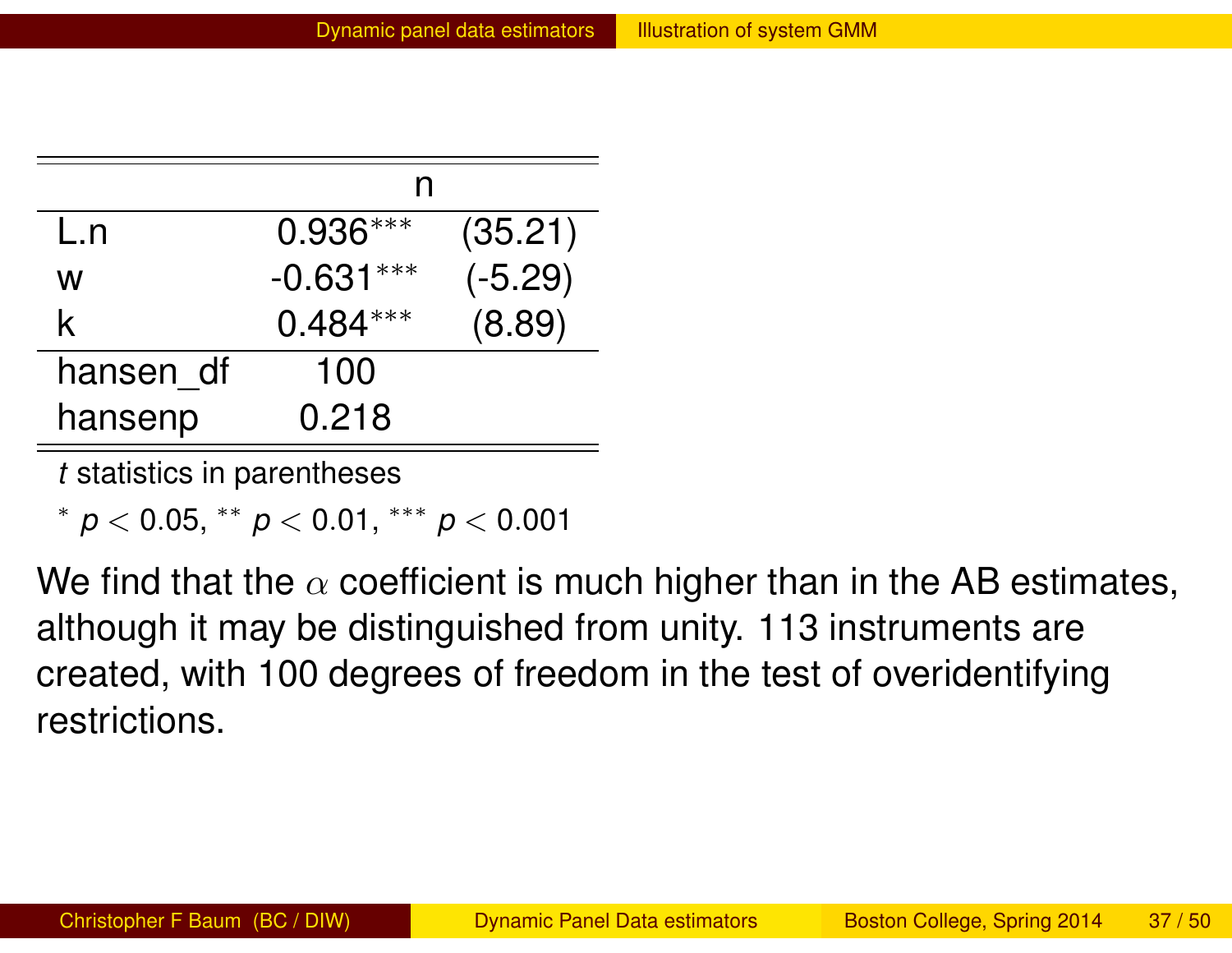# **A second empirical exercise**

We also illustrate DPD estimation using the Penn World Table cross-country panel. We specify a model for  $k\infty$  (the consumption share of real GDP per capita) depending on its own lag, cgnp, and a set of time fixed effects, which we compute with the  $x\text{ }i$  command, as xtabond2 does not support factor variables.

We first estimate the two-step 'difference GMM' form of the model with (cluster-)robust VCE, using data for 1991–2007. We could use testparm  $I^*$  after estimation to evaluate the joint significance of time effects (listing of which has been suppressed).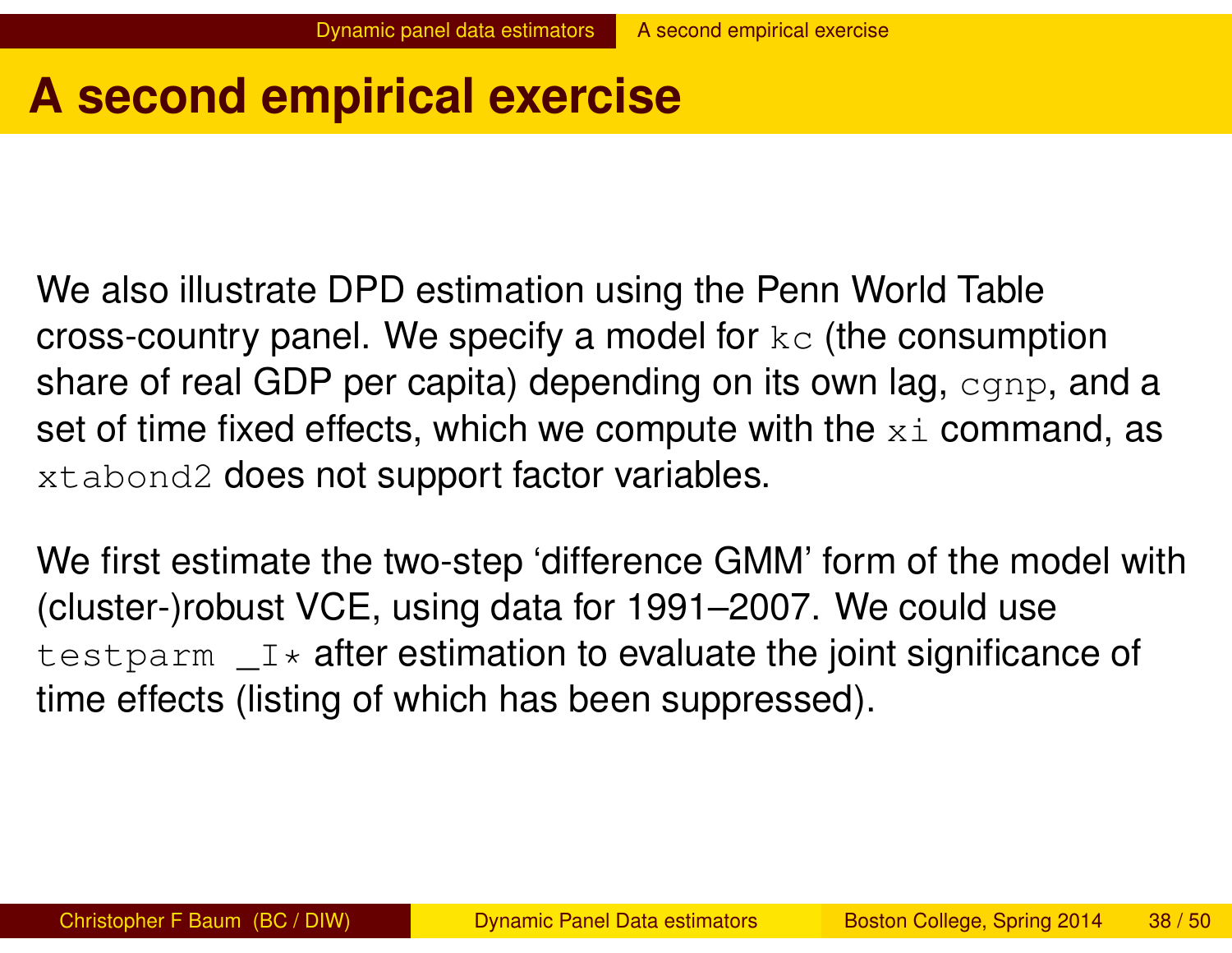. xi i.year i.year \_Iyear\_1991-2007 (naturally coded; \_Iyear\_1991 omitted) . xtabond2 kc L.kc cgnp  $I*,$  qmm(L.kc openc cgnp, lag(2 9)) iv( $I*$ ) /// > twostep robust noleveleq nodiffsargan Favoring speed over space. To switch, type or click on mata: mata set matafavor > space, perm. Dynamic panel-data estimation, two-step difference GMM

Group variable: iso  $N$  Number of obs  $=$  1485 Time variable : year  $\sqrt{99}$ Number of instruments = 283 Obs per group: min = 15  $Wald chi2(17) = 94.96$  avg = 15.00  $Prob > chi2 = 0.000$  max = 15 Corrected kc | Coef. Std. Err. z P>|z| [95% Conf. Interval] kc L1. | .6478636 .1041122 6.22 0.000 .4438075 .8519197 cgnp | .233404 .1080771 2.16 0.031 .0215768 .4452312 ...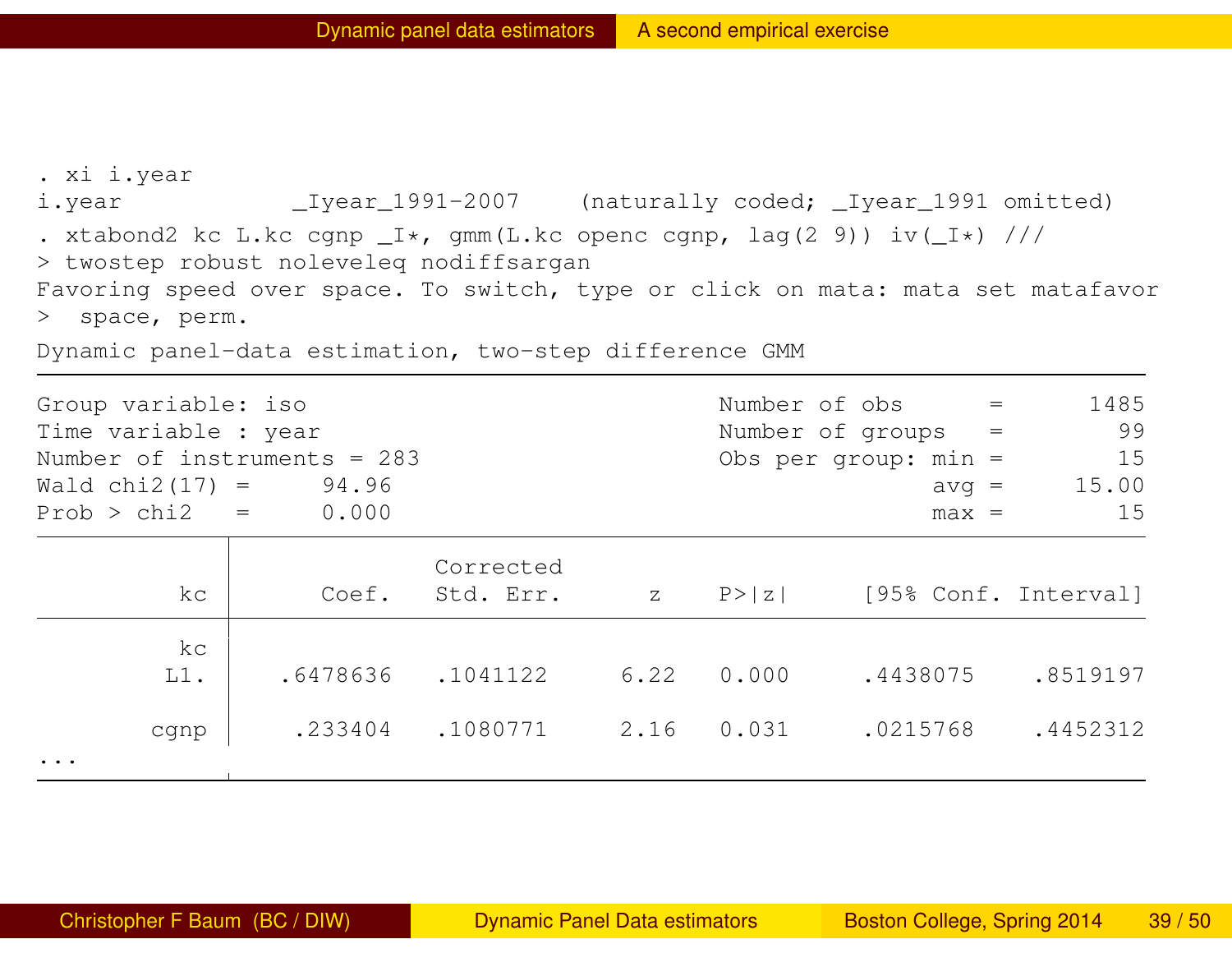#### (continued)

| Instruments for first differences equation                                  |
|-----------------------------------------------------------------------------|
| Standard                                                                    |
| D. (Liyear_1992 _Iyear_1993 _Iyear_1994 _Iyear_1995 _Iyear_1996 _Iyear_1997 |
| _Iyear_1998 _Iyear_1999 _Iyear_2000 _Iyear_2001 _Iyear_2002 _Iyear_2003     |
| $_I year_2004$ $_I year_2005$ $_I year_2006$ $_I year_2007$                 |
| GMM-type (missing=0, separate instruments for each period unless collapsed) |
| $L(2/9)$ . (L.kc openc cgnp)                                                |

| Arellano-Bond test for AR(1) in first differences: $z = -2.94$ Pr > $z = 0.003$ |  |  |  |  |  |
|---------------------------------------------------------------------------------|--|--|--|--|--|
| Arellano-Bond test for AR(2) in first differences: $z = 0.23$ Pr > $z = 0.815$  |  |  |  |  |  |

<span id="page-39-0"></span>Sargan test of overid. restrictions: chi2(266) =  $465.53$  Prob > chi2 =  $0.000$ (Not robust, but not weakened by many instruments.) Hansen test of overid. restrictions: chi2(266) =  $87.81$  Prob > chi2 = 1.000 (Robust, but can be weakened by many instruments.)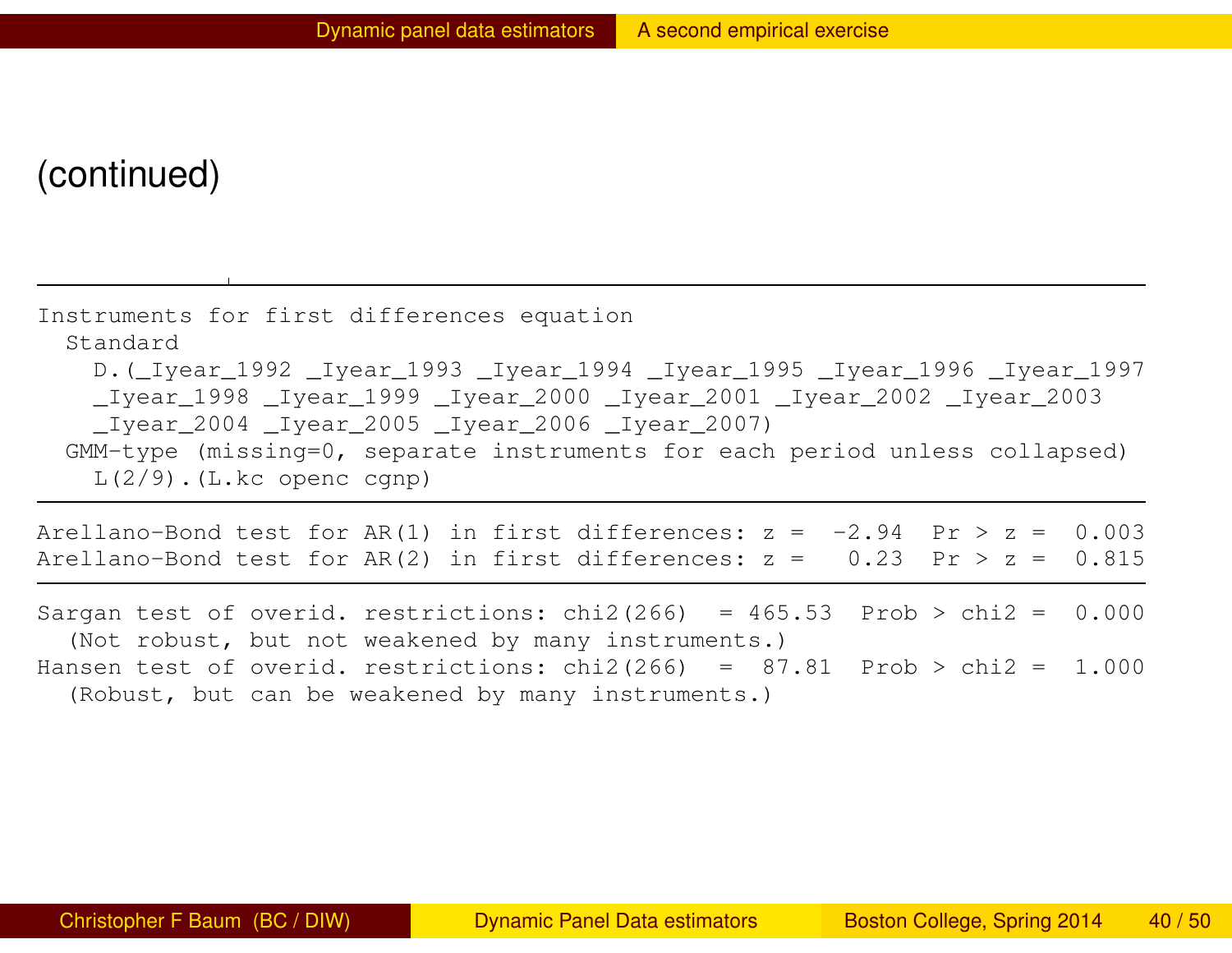Given the relatively large number of time periods available, I have specified that the GMM instruments only be constructed for lags 2–9 to keep the number of instruments manageable. I am treating openc as a GMM-style instrument. The autoregressive coefficient is 0.648, and the cgnp coefficient is positive and significant. Although not shown, the test for joint significance of the time effects has p-value 0.0270.

<span id="page-40-0"></span>We co[uld also](#page-40-0) [fit this m](#page-40-0)odel with the 'system GMM' estimator, which will be able to utilize one more observation per country in the level equation, and estimate a constant term in the relationship. I am treating lagged openc as a IV-style instrument in this specification.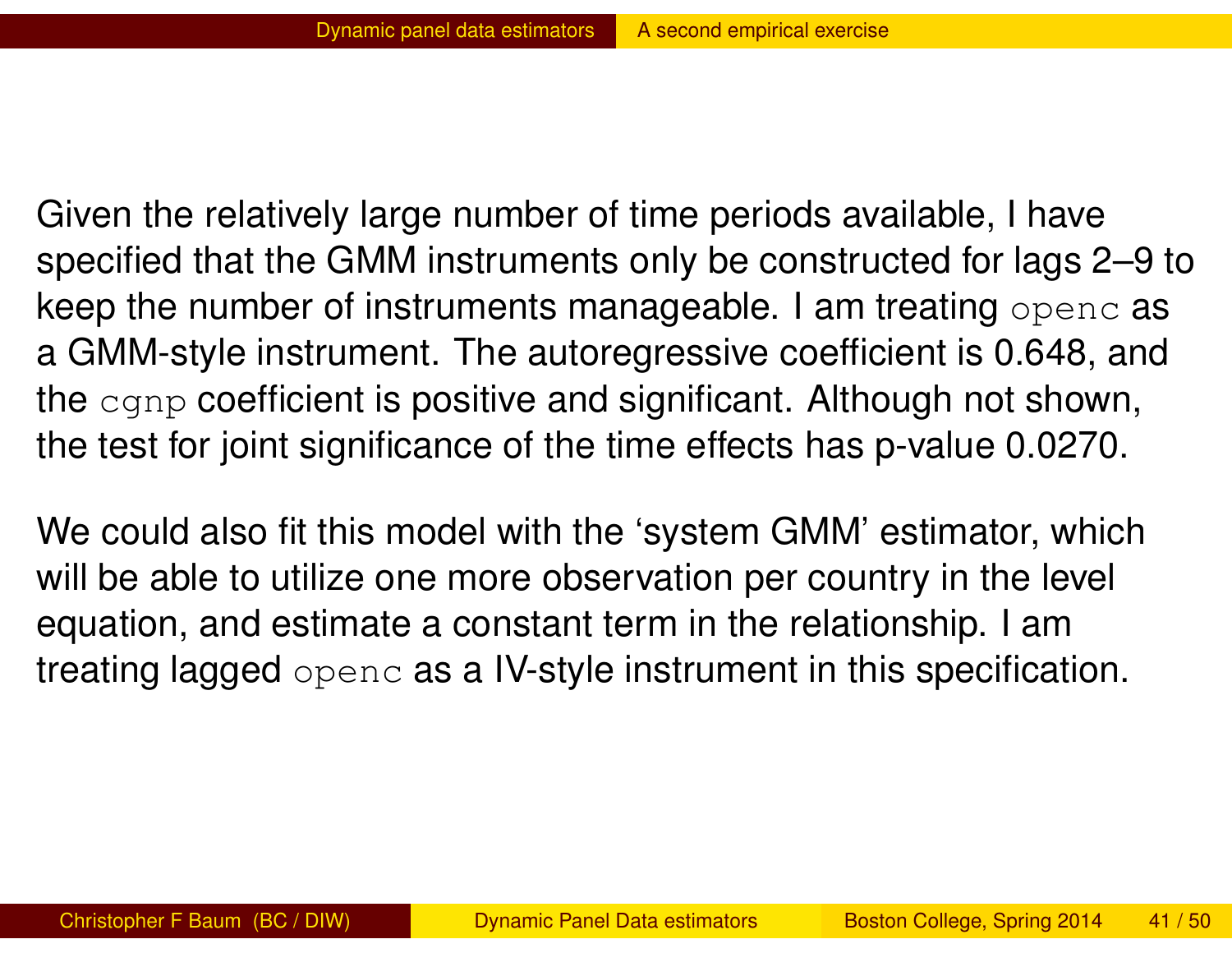. xtabond2 kc L.kc cgnp  $I*,$  gmm(L.kc cgnp, lag(2 8)) iv( $I*.$  L.openc) /// > twostep robust nodiffsargan Dynamic panel-data estimation, two-step system GMM

| Group variable: iso<br>Time variable : year |       |           |              | Number of obs =<br>Number of groups = |         | 1584<br>99                     |
|---------------------------------------------|-------|-----------|--------------|---------------------------------------|---------|--------------------------------|
|                                             |       |           |              |                                       |         |                                |
| Number of instruments = $207$               |       |           |              | Obs per group: $min =$                |         | 16                             |
| Wald chi2 $(17) = 8193.54$                  |       |           |              |                                       | $avg =$ | 16.00                          |
| $Prob > chi2 = 0.000$                       |       |           |              |                                       | $max =$ | 16                             |
|                                             |       | Corrected |              |                                       |         |                                |
| kс                                          | Coef. | Std. Err. | $\mathbf{Z}$ |                                       |         | $P >  z $ [95% Conf. Interval] |

|                                   | KC.          | COEI. |                                     |  | $SLG$ . Liff. $Z = P >  Z $ (95% Coni. Interval) |          |
|-----------------------------------|--------------|-------|-------------------------------------|--|--------------------------------------------------|----------|
|                                   | kc<br>$L1$ . |       | $.9452696$ $.0191167$ $49.45$ 0.000 |  | .9078014                                         | .9827377 |
|                                   | cgnp         |       | $.097109$ $.0436338$ $2.23$ 0.026   |  | .0115882                                         | .1826297 |
| $\bullet\quad\bullet\quad\bullet$ | cons         |       |                                     |  | $-6.091674$ 3.45096 $-1.77$ 0.078 $-12.85543$    | .672083  |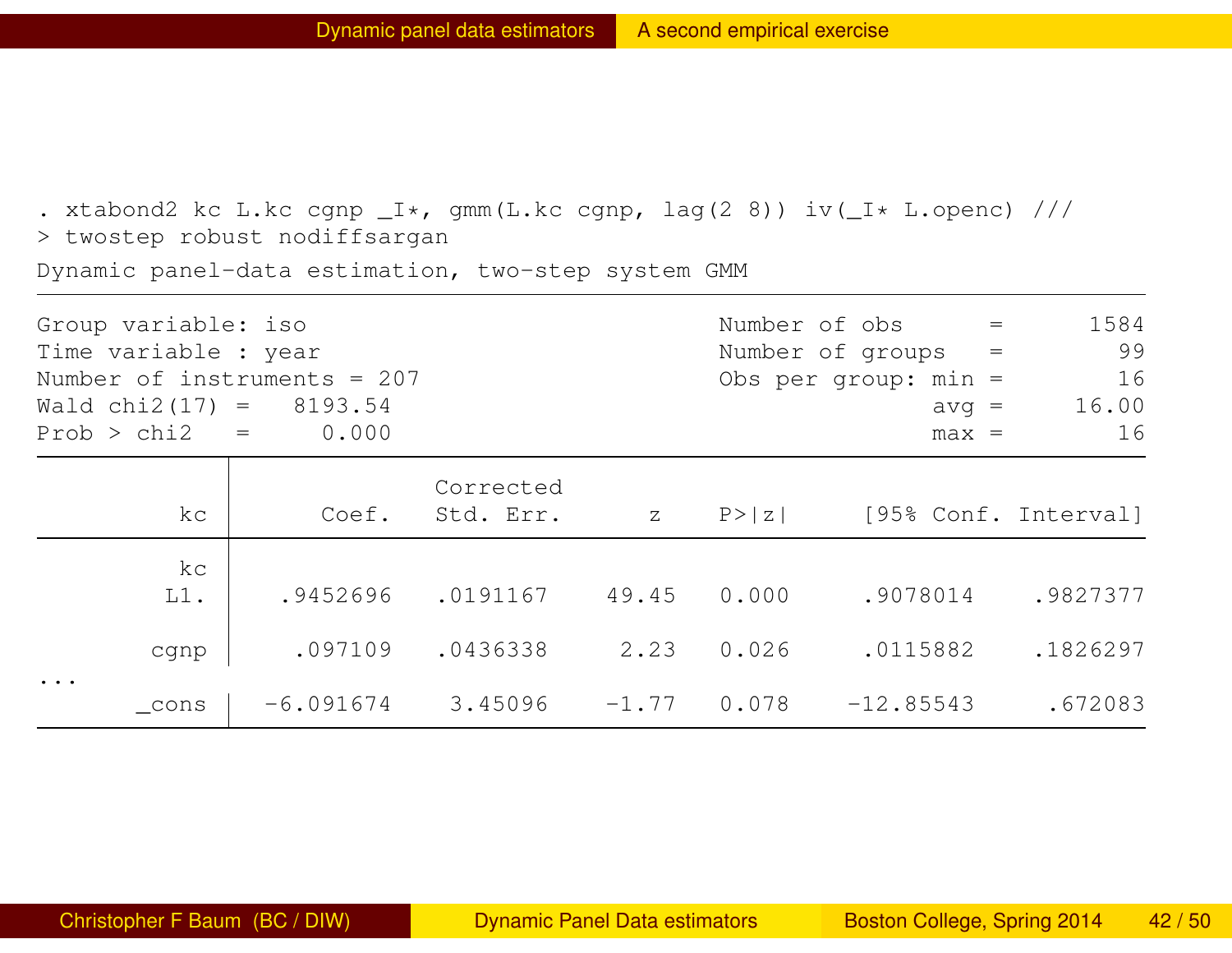#### (continued)

```
Instruments for first differences equation
 Standard
   D. ( Iyear 1992 Iyear 1993 Iyear 1994 Iyear 1995 Iyear 1996 Iyear 1997
   _Iyear_1998 _Iyear_1999 _Iyear_2000 _Iyear_2001 _Iyear_2002 _Iyear_2003
   _Iyear_2004 _Iyear_2005 _Iyear_2006 _Iyear_2007 L.openc)
  GMM-type (missing=0, separate instruments for each period unless collapsed)
   L(2/8). (L.kc cgnp)
Instruments for levels equation
 Standard
   _cons
   _Iyear_1992 _Iyear_1993 _Iyear_1994 _Iyear_1995 _Iyear_1996 _Iyear_1997
   _Iyear_1998 _Iyear_1999 _Iyear_2000 _Iyear_2001 _Iyear_2002 _Iyear_2003
   Iyear 2004 Iyear 2005 Iyear 2006 Iyear 2007 L.openc
 GMM-type (missing=0, separate instruments for each period unless collapsed)
   DL.(L.kc cgnp)
Arellano-Bond test for AR(1) in first differences: z = -3.29 Pr > z = 0.001Arellano-Bond test for AR(2) in first differences: z = 0.42 Pr > z = 0.677Sargan test of overid. restrictions: chi2(189) = 353.99 Prob > chi2 = 0.000(Not robust, but not weakened by many instruments.)
Hansen test of overid. restrictions: chi2(189) = 88.59 Prob > chi2 = 1.000
  (Robust, but can be weakened by many instruments.)
```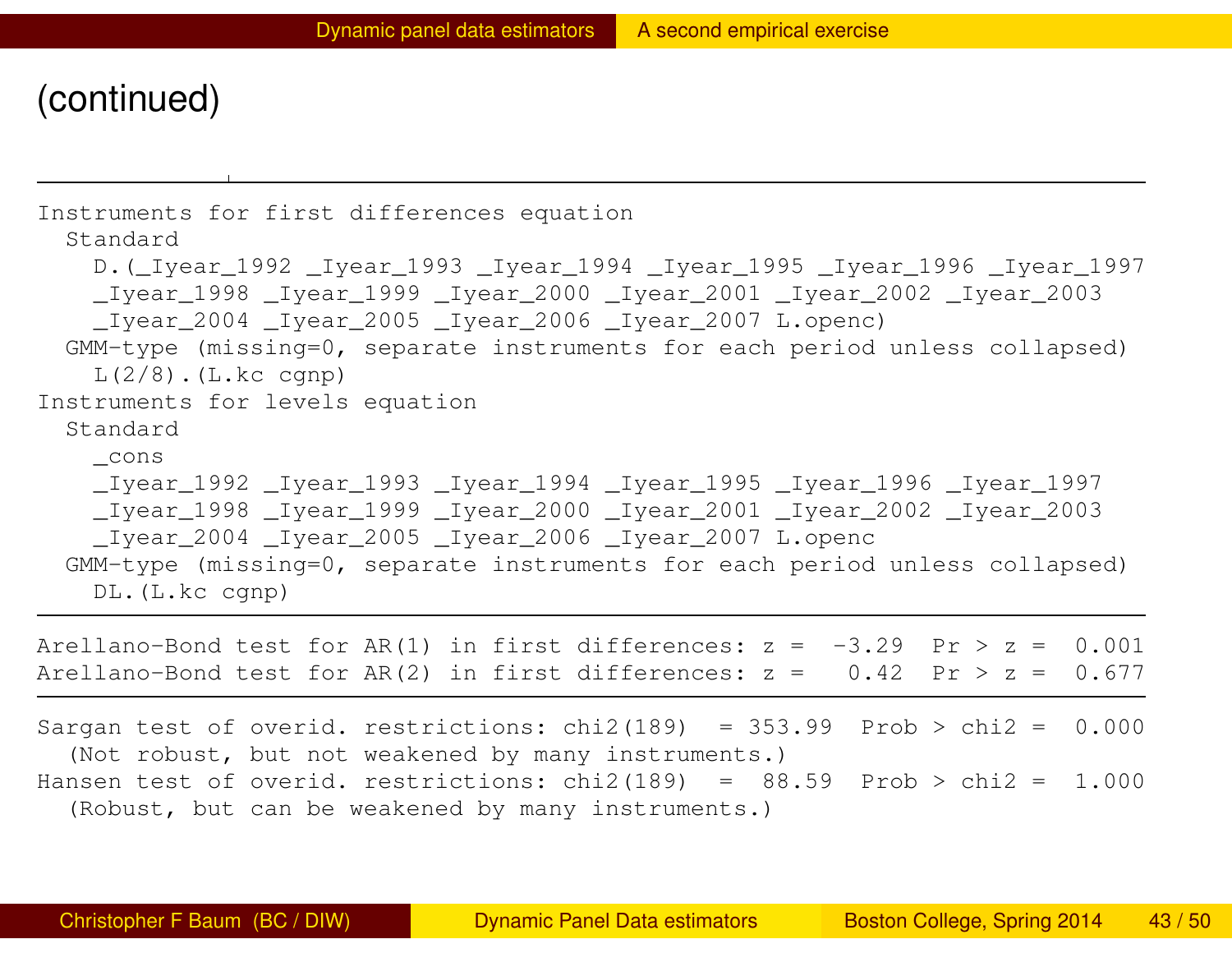Note that the autoregressive coefficient is much larger: 0.945 in this context. The cgnp coefficient is again positive and significant, but has a much smaller magnitude when the system GMM estimator is used.

<span id="page-43-0"></span>We can also estimate the model using the forward orthogonal deviations (FOD) transformation of Arellano and Bover, as described in Roodman's paper. The first-difference transformation applied in DPD estim[ators](#page-43-0) [has](#page-43-0) [the](#page-43-0) [unfo](#page-43-0)rtunate feature of magnifying any gaps in the data, as one period of missing data is replaced with two missing differences. FOD transforms each observation by subtracting the average of all *future* observations, which will be defined (regardless of gaps) for all but the last observation in each panel. To illustrate: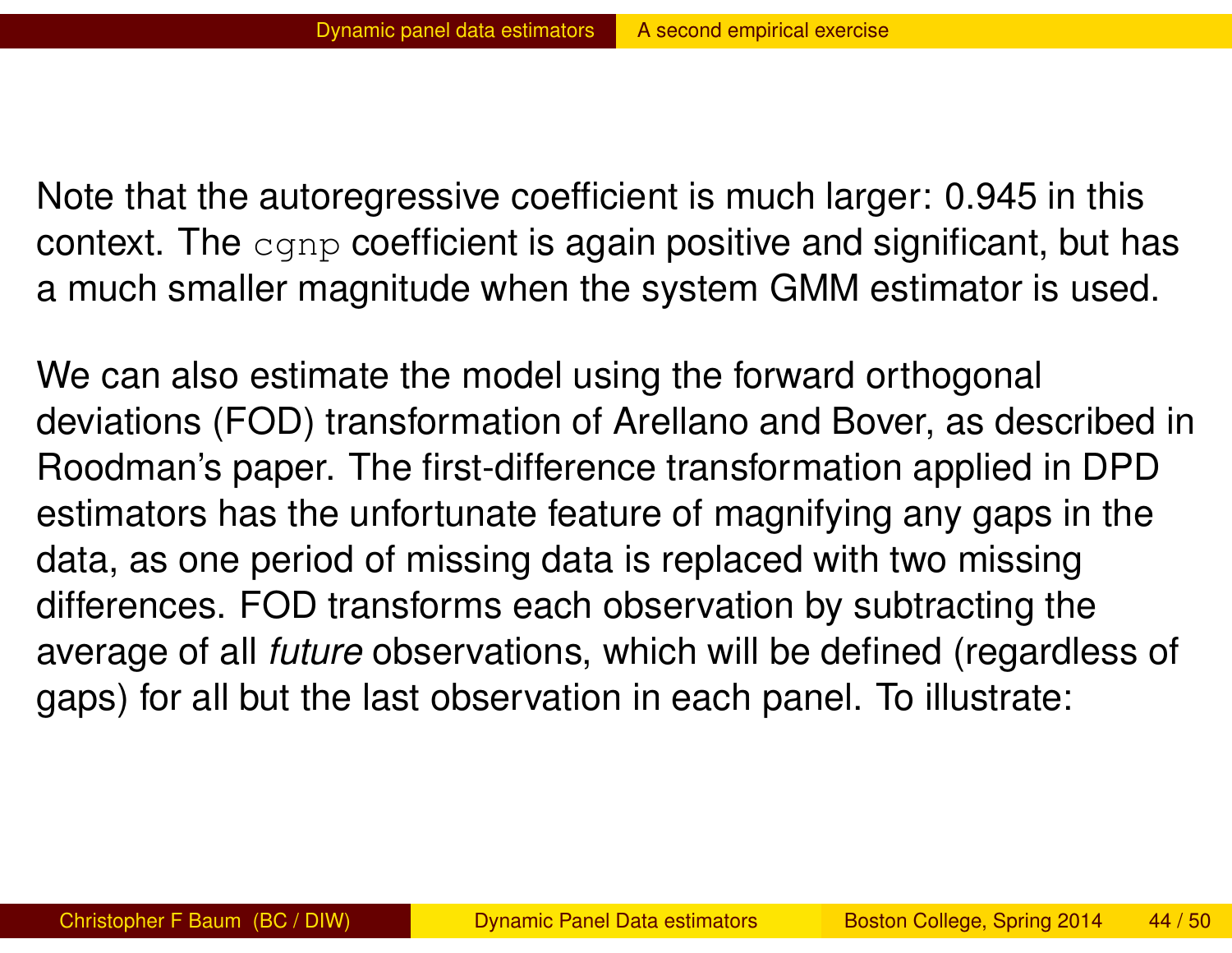. xtabond2 kc L.kc cgnp  $I*,$  gmm(L.kc cgnp, lag(2 8)) iv( $I*.$  L.openc) /// > twostep robust nodiffsargan orthog Dynamic panel-data estimation, two-step system GMM

| Group variable: iso<br>Time variable : year |                              |   | Number of obs =<br>Number of groups $=$ |                        |         | 1584<br>99           |
|---------------------------------------------|------------------------------|---|-----------------------------------------|------------------------|---------|----------------------|
| Number of instruments = $207$               |                              |   |                                         | Obs per group: $min =$ |         | 16                   |
| Wald $chi2(17) = 8904.24$                   |                              |   |                                         |                        | $avg =$ | 16.00                |
| $Prob > chi2 = 0.000$                       |                              |   |                                         |                        | $max =$ | 16                   |
| kc                                          | Corrected<br>Coef. Std. Err. | Z | P >  z                                  |                        |         | [95% Conf. Interval] |

|                                        | $\sim$       | UUUL. |                                    |             |                                                |          |
|----------------------------------------|--------------|-------|------------------------------------|-------------|------------------------------------------------|----------|
|                                        | kc<br>$L1$ . |       | $.9550247$ .0142928                | 66.82 0.000 | .9270114                                       | .983038  |
| $\bullet\quad\bullet\quad\bullet\quad$ | cgnp         |       | $.0723786$ $.0339312$ $2.13$ 0.033 |             | .0058746 .1388825                              |          |
|                                        | cons         |       |                                    |             | $-4.329945$ 2.947738 $-1.47$ 0.142 $-10.10741$ | 1.447515 |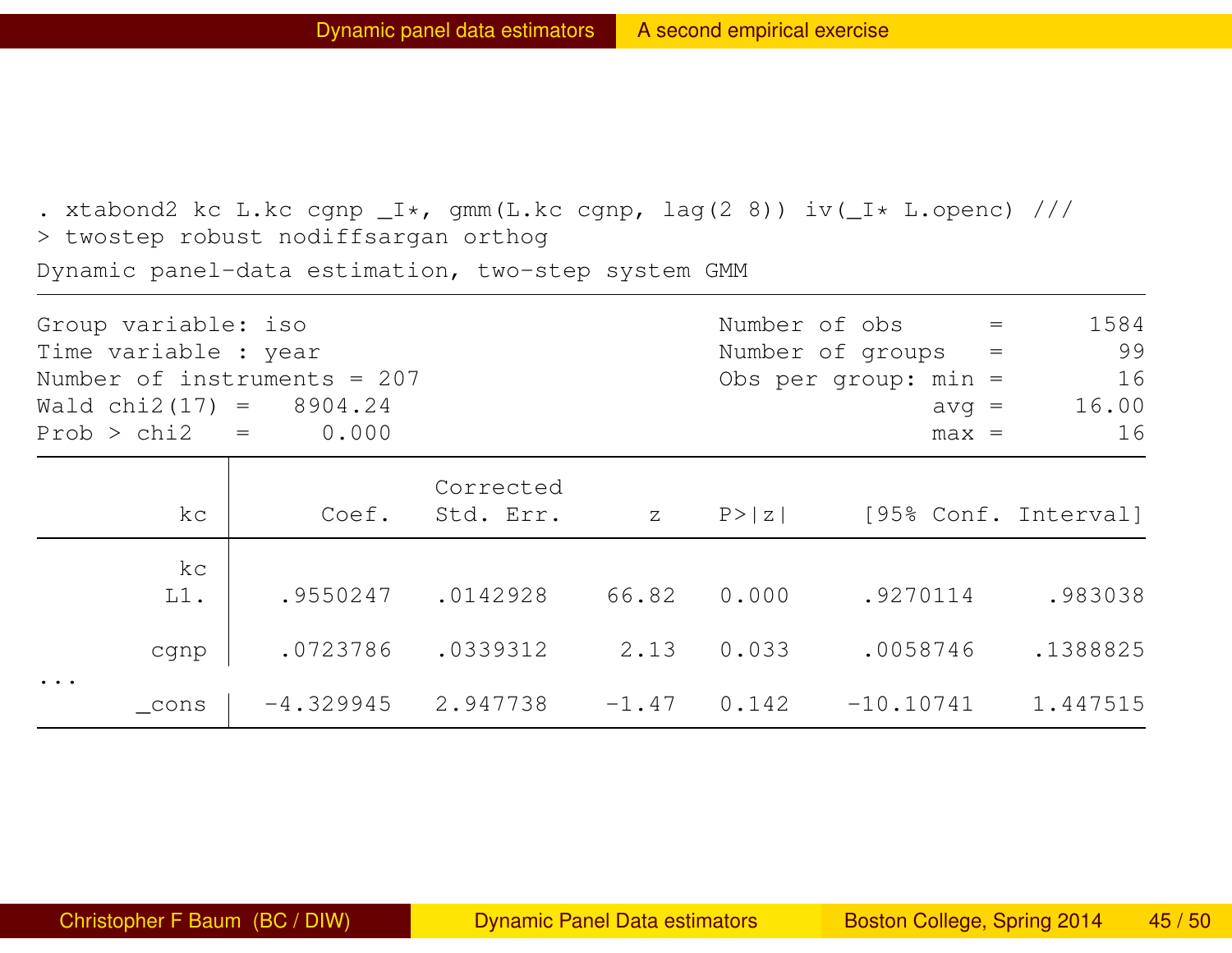#### (continued)

```
Instruments for orthogonal deviations equation
 Standard
   FOD.(_Iyear_1992 _Iyear_1993 _Iyear_1994 _Iyear_1995 _Iyear_1996
   _Iyear_1997 _Iyear_1998 _Iyear_1999 _Iyear_2000 _Iyear_2001 _Iyear_2002
   _Iyear_2003 _Iyear_2004 _Iyear_2005 _Iyear_2006 _Iyear_2007 L.openc)
  GMM-type (missing=0, separate instruments for each period unless collapsed)
    L(2/8). (L.kc cgnp)
Instruments for levels equation
  Standard
   _cons
   _Iyear_1992 _Iyear_1993 _Iyear_1994 _Iyear_1995 _Iyear_1996 _Iyear_1997
   _Iyear_1998 _Iyear_1999 _Iyear_2000 _Iyear_2001 _Iyear_2002 _Iyear_2003
   Iyear 2004 Iyear 2005 Iyear 2006 Iyear 2007 L.openc
  GMM-type (missing=0, separate instruments for each period unless collapsed)
   DL.(L.kc cgnp)
Arellano-Bond test for AR(1) in first differences: z = -3.31 Pr > z = 0.001Arellano-Bond test for AR(2) in first differences: z = 0.42 Pr > z = 0.674Sargan test of overid. restrictions: chi2(189) = 384.95 Prob > chi2 = 0.000(Not robust, but not weakened by many instruments.)
Hansen test of overid. restrictions: chi2(189) = 83.69 Prob > chi2 = 1.000
  (Robust, but can be weakened by many instruments.)
```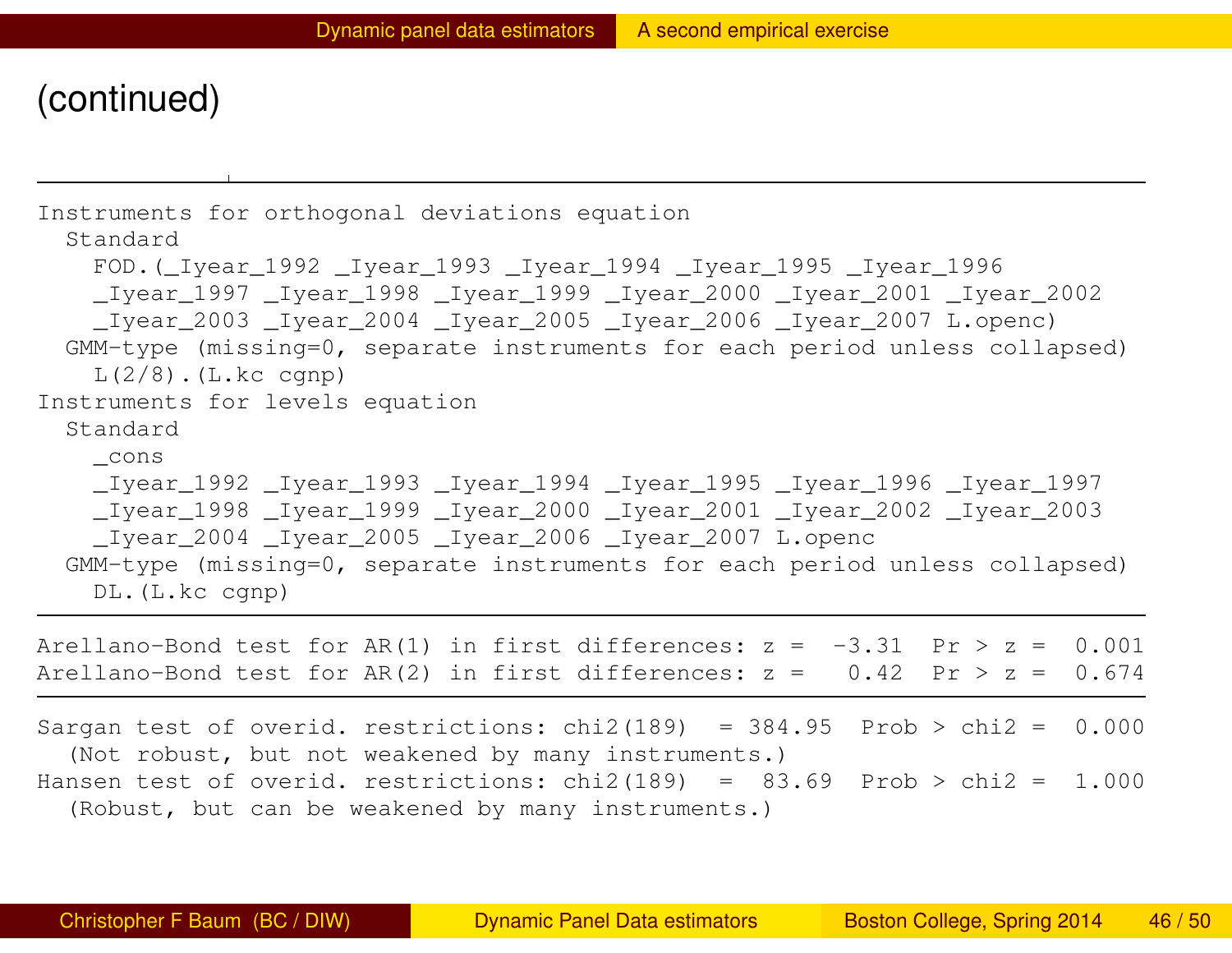Using the FOD transformation, the autoregressive coefficient is a bit larger, and the  $\text{cgnp}$  coefficient a bit smaller, although its significance is retained.

<span id="page-46-0"></span>After any DPD estimation command, we may save predicted values or residu[als and graph the](#page-46-0)m against the actual values: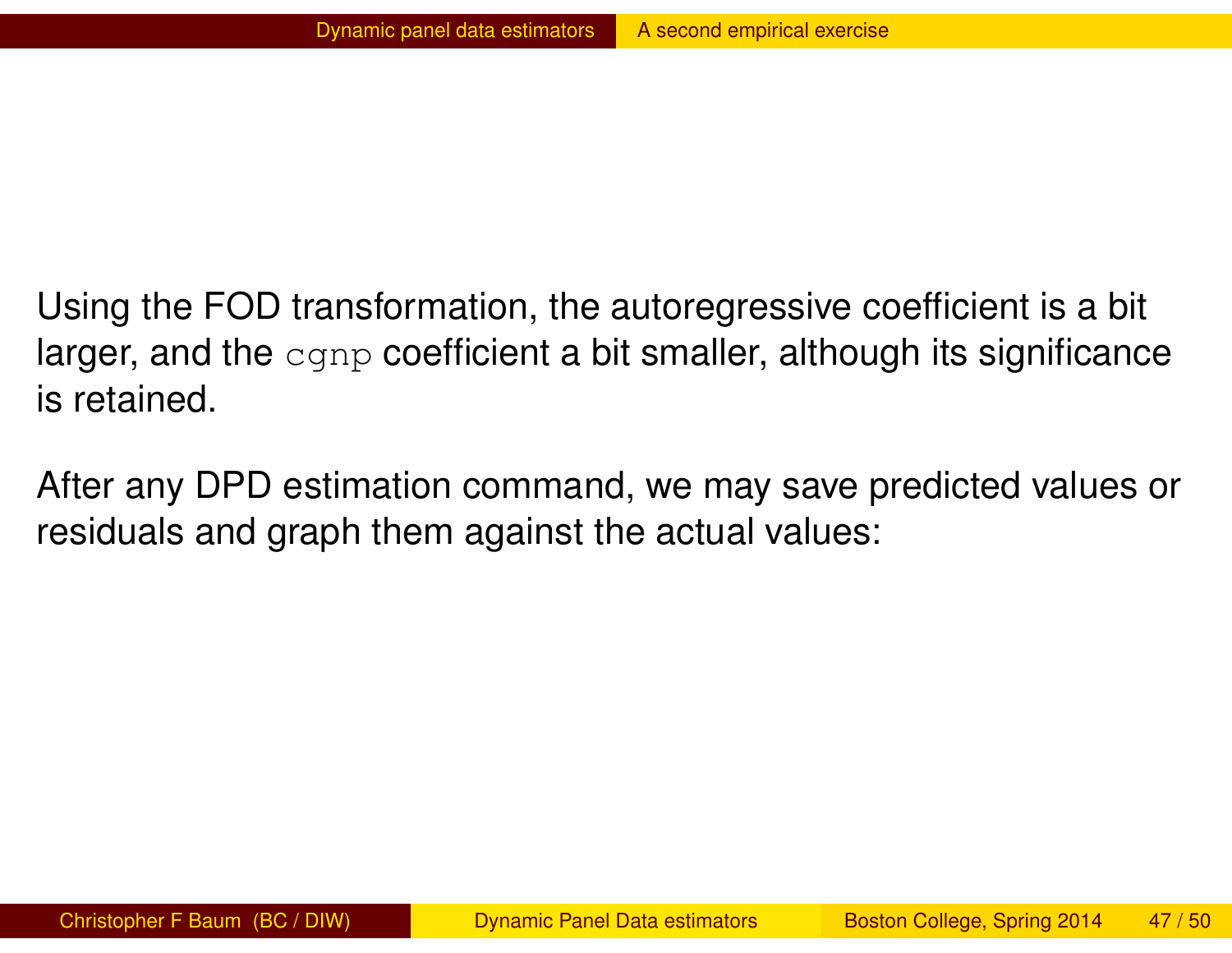. predict double kchat if inlist(country, "Italy", "Spain", "Greece", "Portugal  $>$  ") (option xb assumed; fitted values) (1619 missing values generated)

- . label var kc "Consumption / Real GDP per capita"
- . xtline kc kchat if !mi(kchat), scheme(s2mono)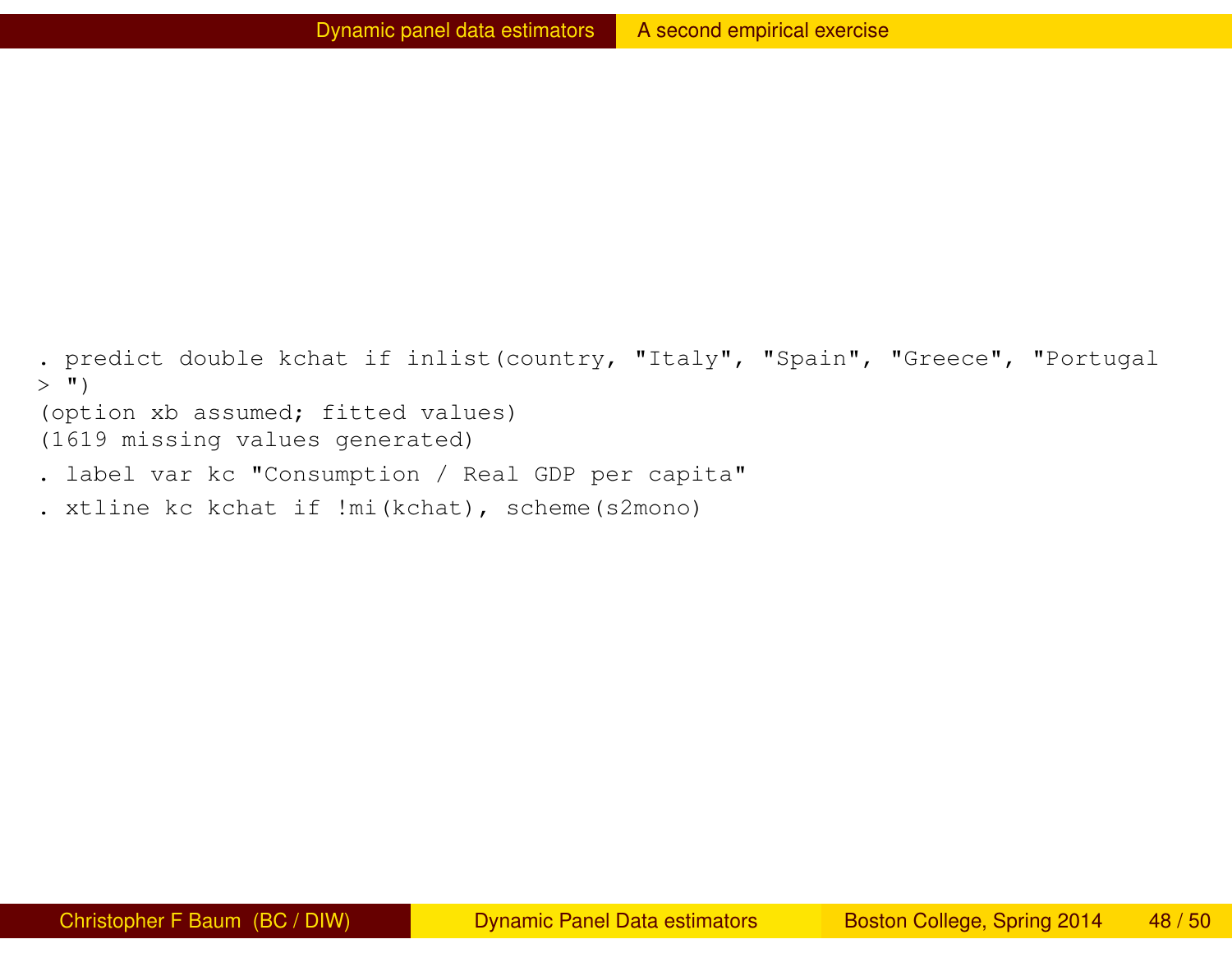

Graphs by ISO country code